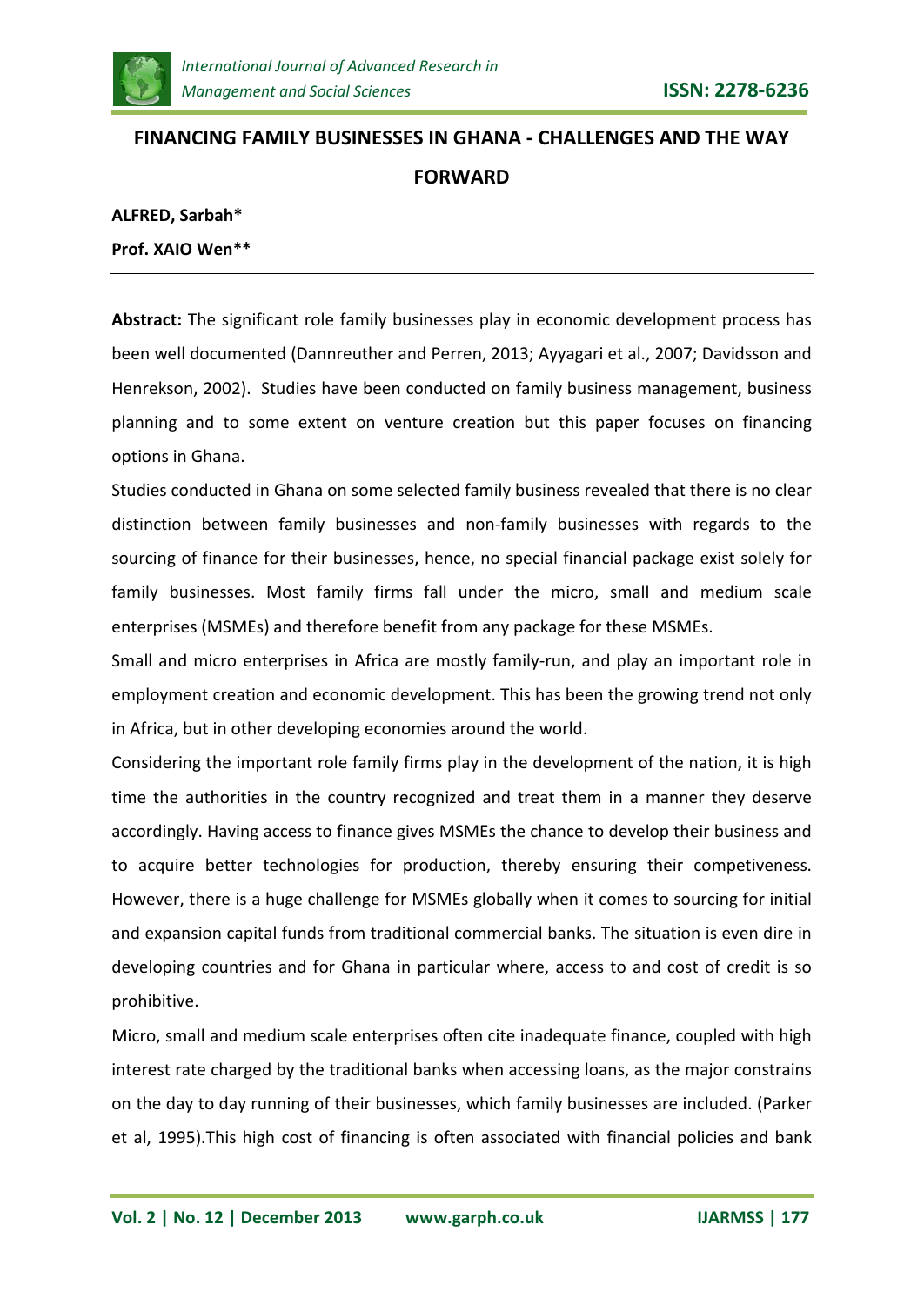

practices that make it hard for banks to cover the high costs and risks involved in lending to small firms. (Aryeetey et al 1994)

This paper assesses the challenges family businesses goes through when accessing financial assistance from the traditional financial and governmental institutions. The second part of this research also look at alternative and less expensive sources available for financing family businesses in Ghana, and review some state interventions previously meant for financing MSMEs in the country.

The third section considers the financial system in Ghana, looking at the products designed specifically for micro, small and medium scale enterprise development.

\*Research Scholar, School of Management & Economics, University of Electronic Science & Technology of China (UESTC), Chengdu, China.

\*\*Associate Professor, School of Management & Economics, University of Electronic Science & Technology of China (UESTC), Chengdu, China.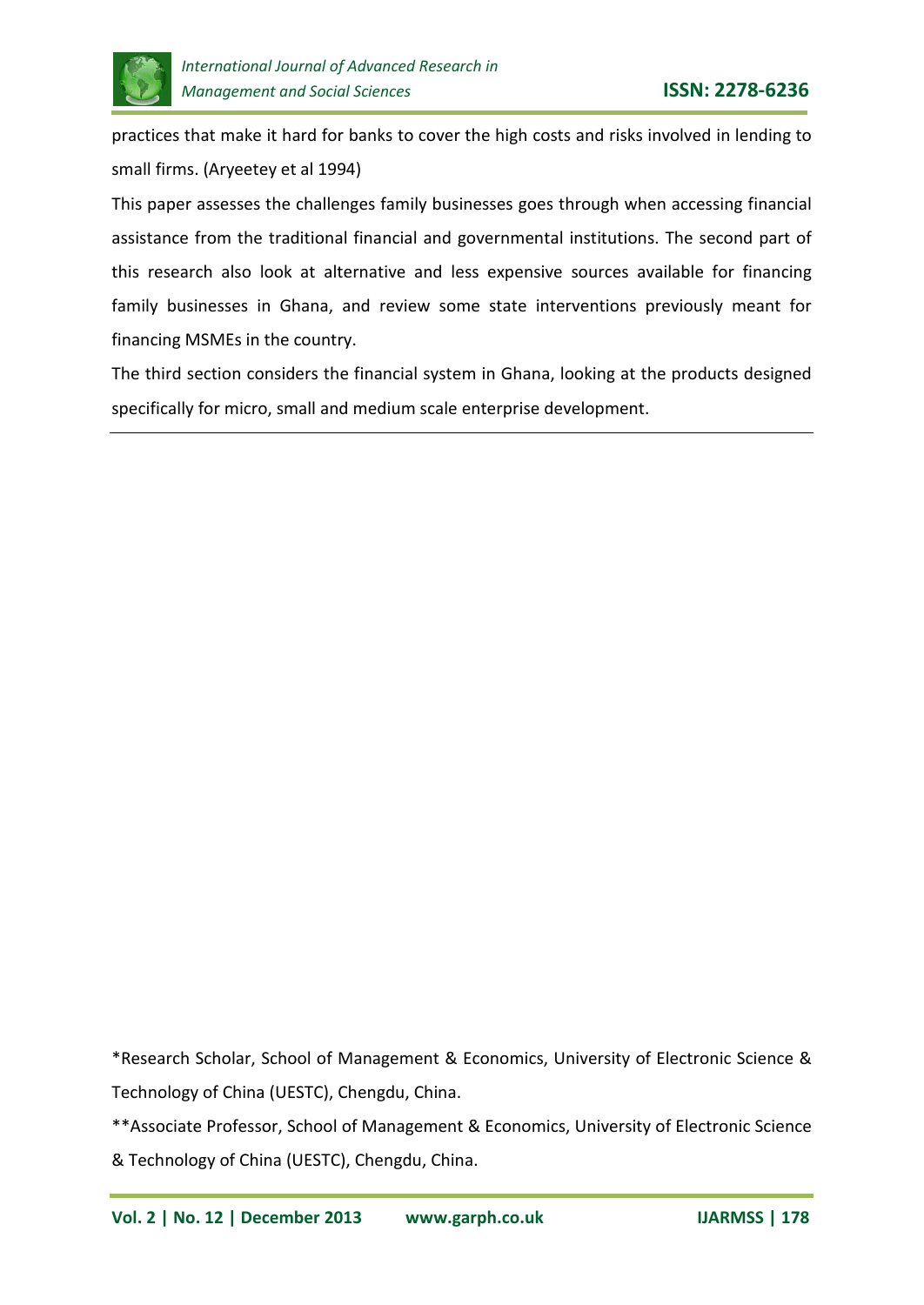

# **1.0 INTRODUCTION**

Supply and access to capital are critical to stimulating entrepreneurship, family business and economic growth. The International Finance Corporation estimates that up to 84% of small and medium-sized enterprises (SME's) in Africa are either un-served or underserved, representing a value gap in credit financing of USD 140-170 billion. ('Barriers to Finance Africa's SME's', ABN Digital, 2011). Currently, the main sources of capital for small and growing enterprises are retained earnings, and investments from family and friends. Majority of African entrepreneurs use family loans to finance their .business, whilst other used private equity. However, once these sources are fully exhausted, entrepreneurs face the challenge of tapping other sources of capital such as bank loans. Bank lending policies, however, favour more well-established firms compared to new companies, given their limited or non-existent historical financial and bank records.

Small and medium-sized enterprises (SME's) and micro small and medium-sized enterprises (MSME's)are the backbone of all economies and are a key source of economic growth, dynamism and flexibility in advanced industrialised countries, as well as in emerging and developing economies. MSME's constitute the dominant form of business organisation, accounting for over 95% and up to 99% of enterprises depending on the country. They are responsible for between 60-70% net job creations in OECD countries. Small businesses are particularly important for bringing innovative products or techniques to the market. (OECD, 2006)

Micro, Small and Medium Enterprises in Ghana are said to be a characteristic feature of the production landscape and have been noted to provide about 85% of manufacturing employment of Ghana (Aryeetey, 2001). MSME's are also believed to contribute about 70% to Ghana's Gross Domestic Product (GDP) and account for about 92% of businesses in Ghana. MSME's therefore having a crucial role to play in stimulating growth, generating employment and contributing to poverty alleviation, given their economic weight in African countries. MSME's development can encourage the process of both inter and intra-regional decentralization; and, reckon force in catching up with economic superpowers of larger economies in the developed world. More generally, the development of MSME's is seen as accelerating the achievement of wider socioeconomic objectives, including poverty alleviation (Cook and Nixson, 2000).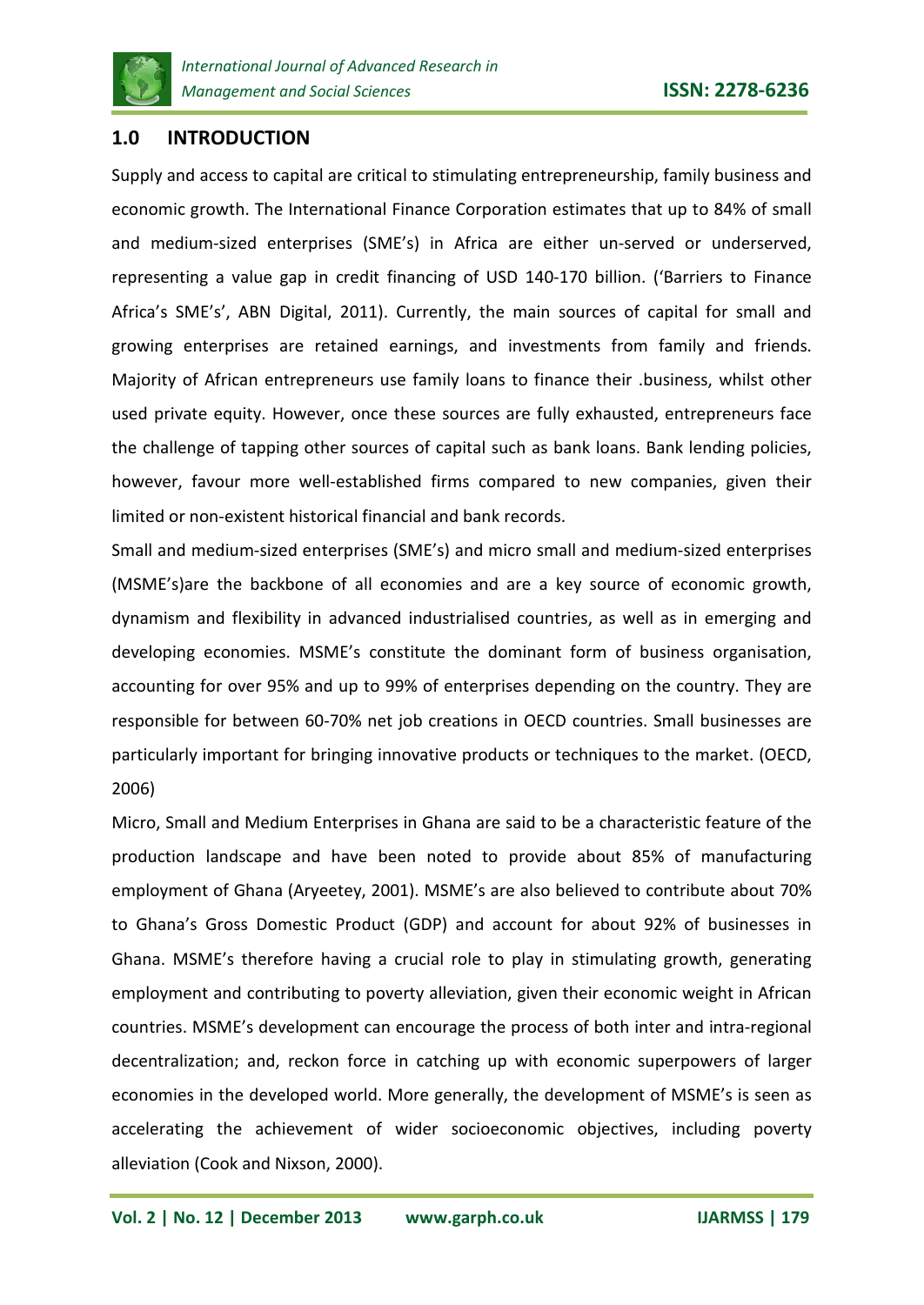

Microsoft may be a software giant today, but it started off in typical MSME fashion, as a dream developed by a young student with the help of family and friends. Only when Bill Gates and his colleagues had a saleable product were they able to take it to the marketplace and look for investment from more traditional sources.

While not every small business turns into a multinational, they all face the same issue in their early days – finding the money to enable them to start and build up the business and test their product or service.

Available literature is clear on the fact that small businesses mostly have problems accessing funds from finance providers to finance fixed assets and working capital for their operations (Tucker and Lean, 2003). The presence and nature of a 'finance gap' for small firms has been debated for decades, ever since the Macmillan Report (Macmillan, 1931). In the work of Blanton and Dorman (1994), small firms are frequently under-capitalized. That is, the term structure of loans granted to SME's does not suit their needs. Blanton and Dorman (1994) argue that even when SME's are given credit, they are often granted short-term loans and therefore they have no option but to depend on short-term and informal credits in financing their long-term needs such as acquiring new equipment (Riding and Short, 1987).

In spite of the significant role SME's play in socio-economic development of developing countries in general and Ghana specifically, the sector continues to be plagued with myriad of challenges such unstable government policies, gross under capitalization, high operating costs, lack of clear cut government support and assistance, and difficulty in assessing credit from financial institutions and banks (Aryeteey, 2008). The one most pervasive and predominant challenge which confront SME's and hinder majority of entrepreneurs from success is the finance factor (UNCTAD, 1995, 2001; SBA, 2000).

Financing family business is not a not an easy task, especially when financing with debt capital, but the problem worsens when financing is through equity. (Ward, et al 2005). The formal financial sector of the economy constitutes the most reliable source of creditor most SME's in the advanced countries and some emerging economies in the Far East, than it is for Africa.The cost of capital charged by banks and investors is often so high that it impedes the entrepreneur's profitability. In some cases, banks require 150% of the borrowed amount in collateral, thereby automatically disqualifying many from funding eligibility. Government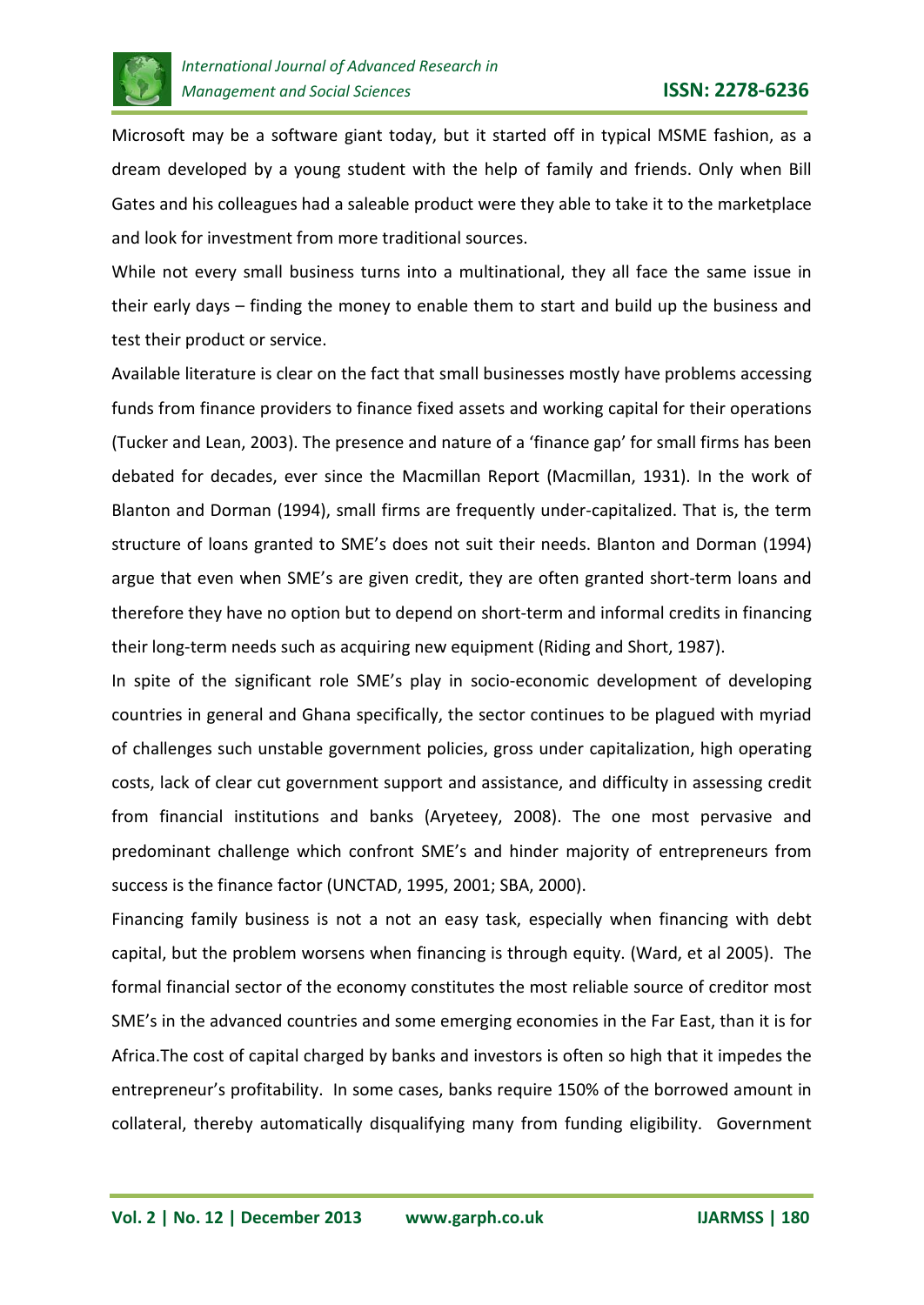

funding is also viewed as difficult to access due to the bureaucracy and nepotism involved in the process.

Family businesses have the special characteristic that ownership is held by the members of a family or kin-related group, especially where the family firm is shrouded with family values and principles, which does not allow external ownership in the form of public equity. (Adams, Manners, Astrachan, &Mazzola, 2004), this have the tendency of limiting capital mobilization to what the members can contribute.

Factors that likely affect financing and investment decisions in family business include family culture, family cohesion, age and size of the family and firm, individual and family risk orientations, entrepreneurial characteristics, capital structure including level and type of debt (short- vs. long-term), and family and business goals (Naldi, Nordqvist, Sjo¨ berg, &Wiklund, 2007).

Having access to finance gives MSME's the chance to develop their business and to acquire better technologies for production, therefore ensuring their competiveness. However, there is a huge challenge for family businesses globally when it comes to sourcing for initial and expansion capital funds from traditional commercial banks. The situation is even dire in developing countries and in Ghana in particular where, access to and cost of credit is so prohibitive

The difficulties that MSMEs including family business encounter when trying to access finance can be due to an incomplete range of financial products and services, regulatory rigidities or gaps in the financial legal framework, lack of information on both the bank's and the MSME's side. Banks may avoid providing financing to certain types of MSMEs, in particular, startups and very young firms that typically lack sufficient collateral, or firms whose activities offer the possibilities of high returns but at a substantial risk of loss.

MSMEs tend by their very nature to show a far more volatile pattern of growth and earnings, with greater fluctuations, than larger companies. Their survival rate is lower than for larger companies – one analyst found that manufacturing firms with fewer than 20 employees were five times more likely to fail in a given year than larger firms. Thus, MSMEs are at a particularly severe disadvantage when trying to obtain financing relative to larger and more established firms.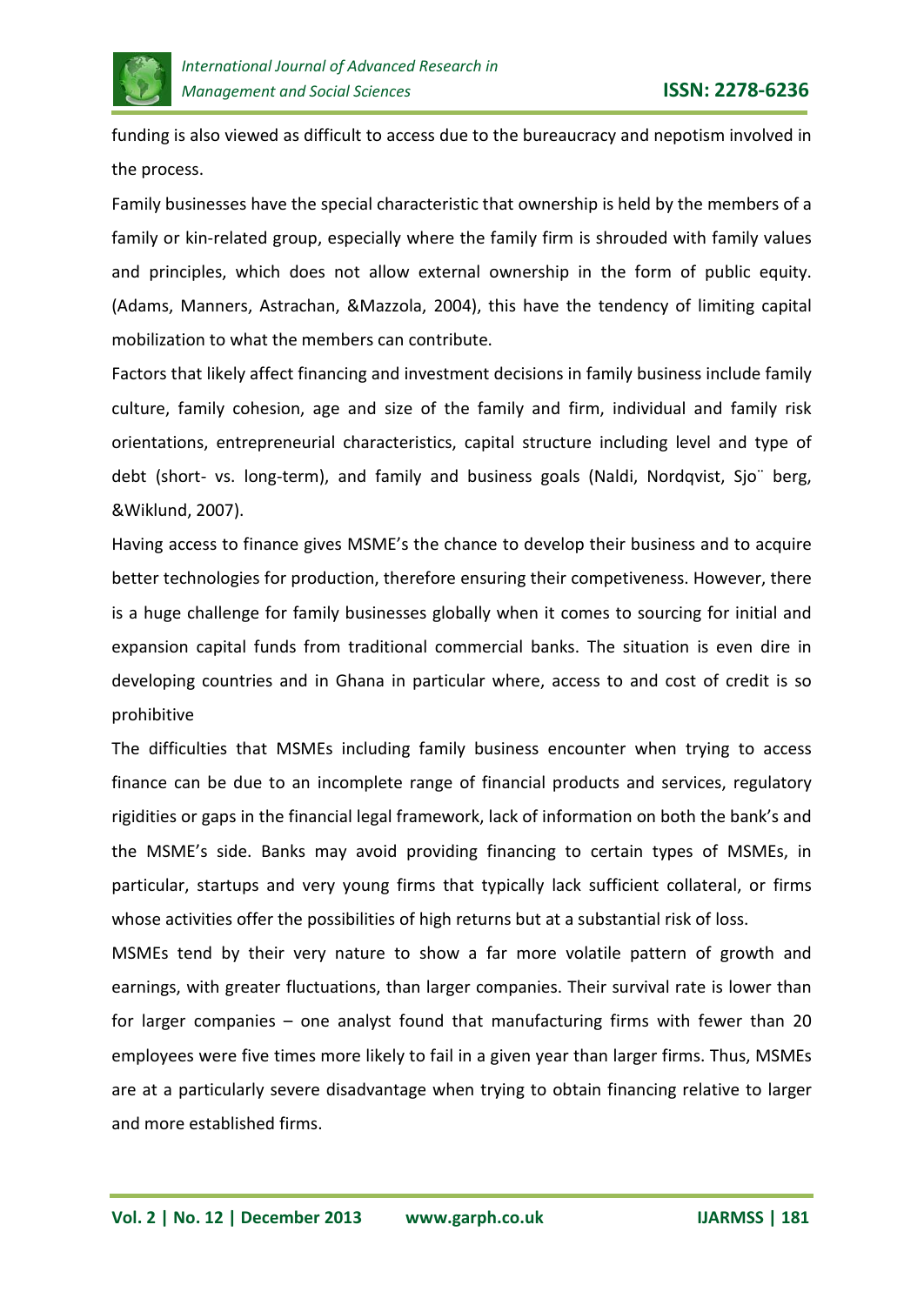

It can also be difficult for potential creditors or investors to distinguish the financial situation of the company from that of its owners. The entrepreneur may have re-mortgaged his or her house to acquire the start-up funds for the company, for example. If there are two cars in the driveway, can one or both be considered part of the company's assets? If the owner dies, is there someone to take over the business or will it dies with him or her?

The MSME may have several stakeholders, but again unlike a large company, they are likely to be the friends and family of the SME owner. What happens if one of them decides to take his or her money elsewhere? [\(www.oecd.org/publications/Policybriefs\)](http://www.oecd.org/publications/Policybriefs)

Financing has therefore remained one of the key managerial problems decision that keep confronting business enterprises in Ghana today. For the family businesses, the accessibility to funds and the cost of raising them have remained issues limiting the in-capitalisation requirements leading to premature collapse of many enterprises.

Getting access to finance has continued to be the major leading problem faced by MSMEs in Ghana. The government of Ghana business policy paper in May 2001 stated that, about 80% of MSMEs operators started their businesses with their own capital with sometimes minimal help from relatives and friends. The banks requirement of collateral such as land, house, cars from MSMEs operators to guarantee loans given are beyond the reach of most entrepreneurs .This collateral demands stems from the perception of high risk associated with MSMEs and the view that most of them are one man owned business which have no future of continue operating once the owner dies. As a result, MSMEs often cannot obtain long term loans in the form of debt and equity from financial institutions.

# **2.0. FINANCIAL INSTITUTIONAL SYSTEMS IN GHANA**

The financial landscape of Ghana has gone through significant changes over the past three decades. Currently, in Ghana, it appears new banks are born every month with branches all over the country, unlike the past decades where only few commercial banks existed which were in the hands of the government and few private individuals.

The finance services industry encompasses a broad range of organizations that deal with the management of money. In Ghana, the financial services industry is categorized into three main sectors:

- Banking and Finance (including Non-Bank Financial Services and Forex Bureau)
- Insurance and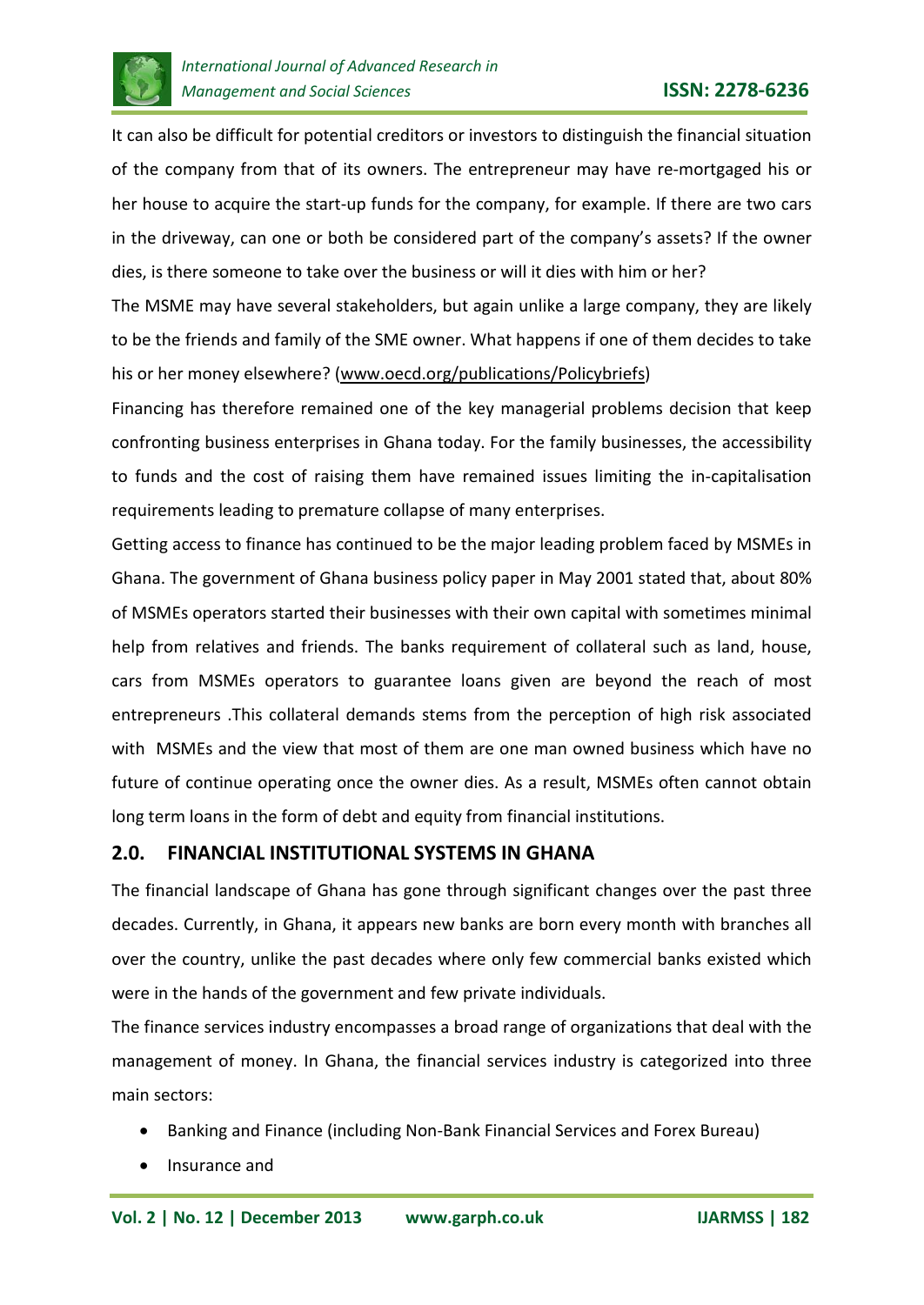

## • Financial market/capital markets

The operating institutions include both foreign and local major banks, Rural and Community Banks (RCBs), Savings and Loans Companies (SLCs) and other finance and leasing companies with the Bank of Ghana (BOG) being the central bank. The Bank of Ghana (BOG) is the overall supervisory and regulatory authority in all matters relating to banking and nonbanking financial business in Ghana. The Bank of Ghana (BOG) is therefore, charged with the responsibility of ensuring that the financial system is stable to ensure that it serves as a facilitator for wealth creation, economic growth and development.

The formal banking institution in Ghana has previously been dominated by the state and a few foreign owned until 1983. In fact they had a monopoly over the entire banking sector as regards their spread and operations. With the exception of two banks – Barclays and Standard Chartered Banks, the country could not boast of any other foreign banks in the entire financial system. Surprisingly, these banks operations were limited to only the regional capitals and few other cities in Ghana, leaving the rural areas.

This brought into existence the establishment of rural banking concept in 1983, to provide banking services for rural areas in Ghana and to bridge the gap between rural and urban financing.

There were few non-banking financial institutions in the country during those periods, which included the State Insurance Corporations and Great African Insurance Company. Their activities were also limited to the cities and deals with only the larger companies and corporations. This explains why till now most micro, small and medium enterprises, which include family firms, do not patronize their services. Majority of Ghanaian business communities do not even know the role of the non-banking financial institutions in the development of MSMEs.

Due to political instabilities and undemocratic rule during the period before the return to constitutional rule in 1992, there were a lot of decrees passed by the then government which limited the activities of these financial institutions as well as business owners. In 1979, there was one policy decree where individual households were made to send their foreign currencies to the central bank for local currency, and made it criminal for individuals not to posses' foreign currency, also in 1982, there was another decree leading to the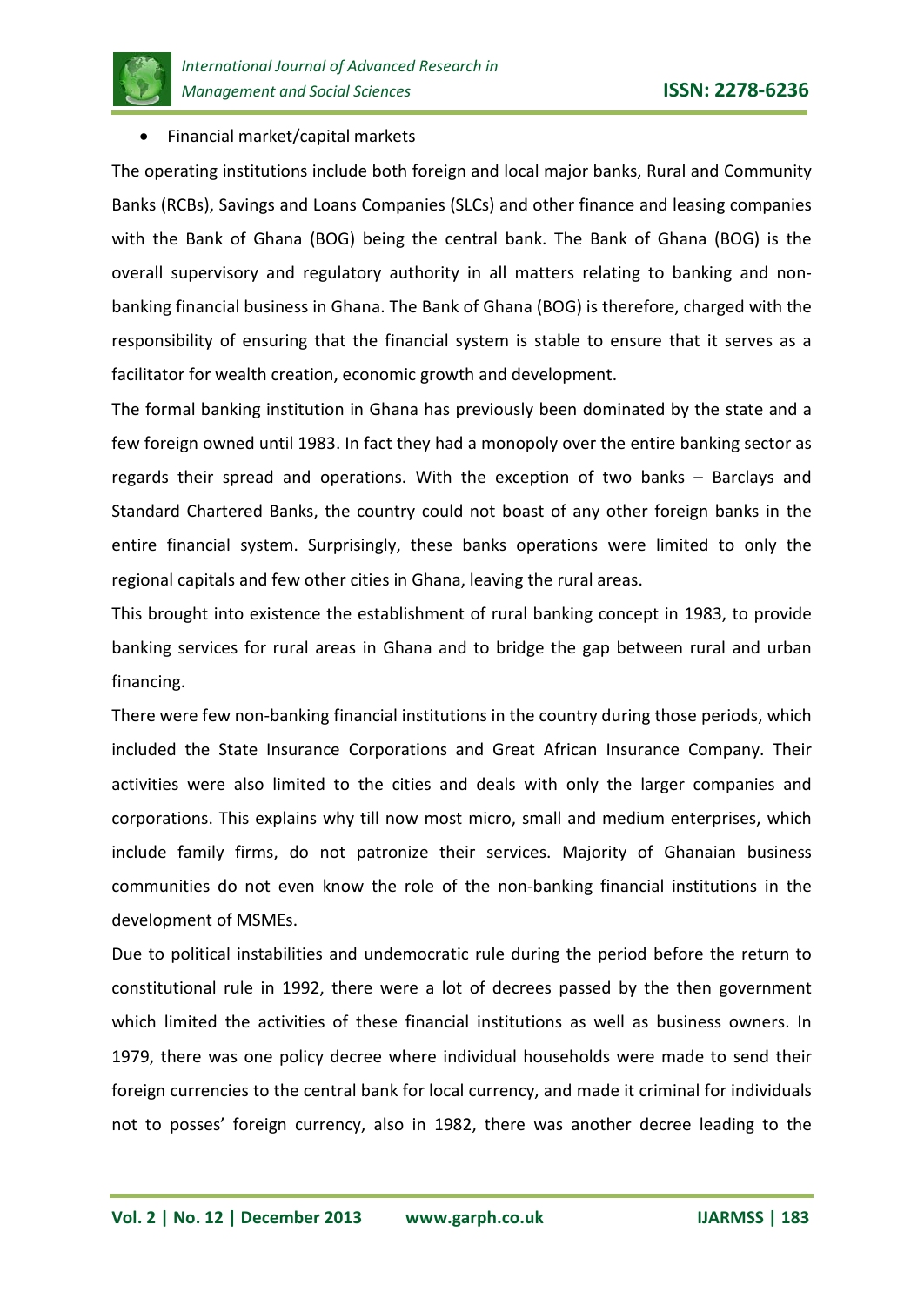

seizure of fifty cedi notes from the public, and later was declared illegal, the use of the fifty cedi note, which ironically was the highest denominations at that time.

There was also the freezing of bank deposits in excess of 50,000 cedis, whiles bank loans for financing trade inventories and business deals of more than 1,000 cedis was required to be conducted by cheque, all in an attempt to reduce money supply and hence inflation.(Bank of Ghana and Quarterly Digest of Statistics). These interventions had negative impact on business, since every rich business operator was considered criminal, and also discourage savings, and individual bank accounts were subject to severe scrutiny.

It was later realised that when encouraged and supported, the micro, small and medium scale enterprises will be the engine of growth. This was the recommendation given be the National Board for Small Scale Enterprises in 1989, a body established by the government for the welfare of small and medium scale enterprises which includes most family businesses, after undertaking a nationwide survey on MSMEs. In response to this and among other factors, the then government headed by a military leader, Flt. Lt Jerry John Rawlings. and backed by the International Monetary Fund initiated and introduced the famous Economic Recovery Program (ERP) which sought to introduce three major policies, to raise the level of investment, to change the sectoral pattern of investment, and to keep interest rate both low and stable.

Until recently real interest rates on deposits have been negative, due to low interest rate on savings, people were rather keeping cash in their homes, and also for the fear of been monitored by the state, this reduced the money in supply, thereby reducing inflation which was the target of the then government. This policy restricted the lending capacity of the banking industry to the MSMEs. Prices of goods and services were forced down drastically due to price fixing policies, known in Ghana as 'control price'. This was disincentive to production and the circle went on and on.

Low rate of financial innovation and poor quality of service throughout the financial sector could also be identified as another attribute of the pre-liberalization era of the Ghanaian financial system. Two reasons account for this development. In the first place, the financial system itself was a very young institution in Ghana at that time. Since financial development is a gradual process it is only natural that the amount and rapidity of innovating financial instruments were lacking in that sector.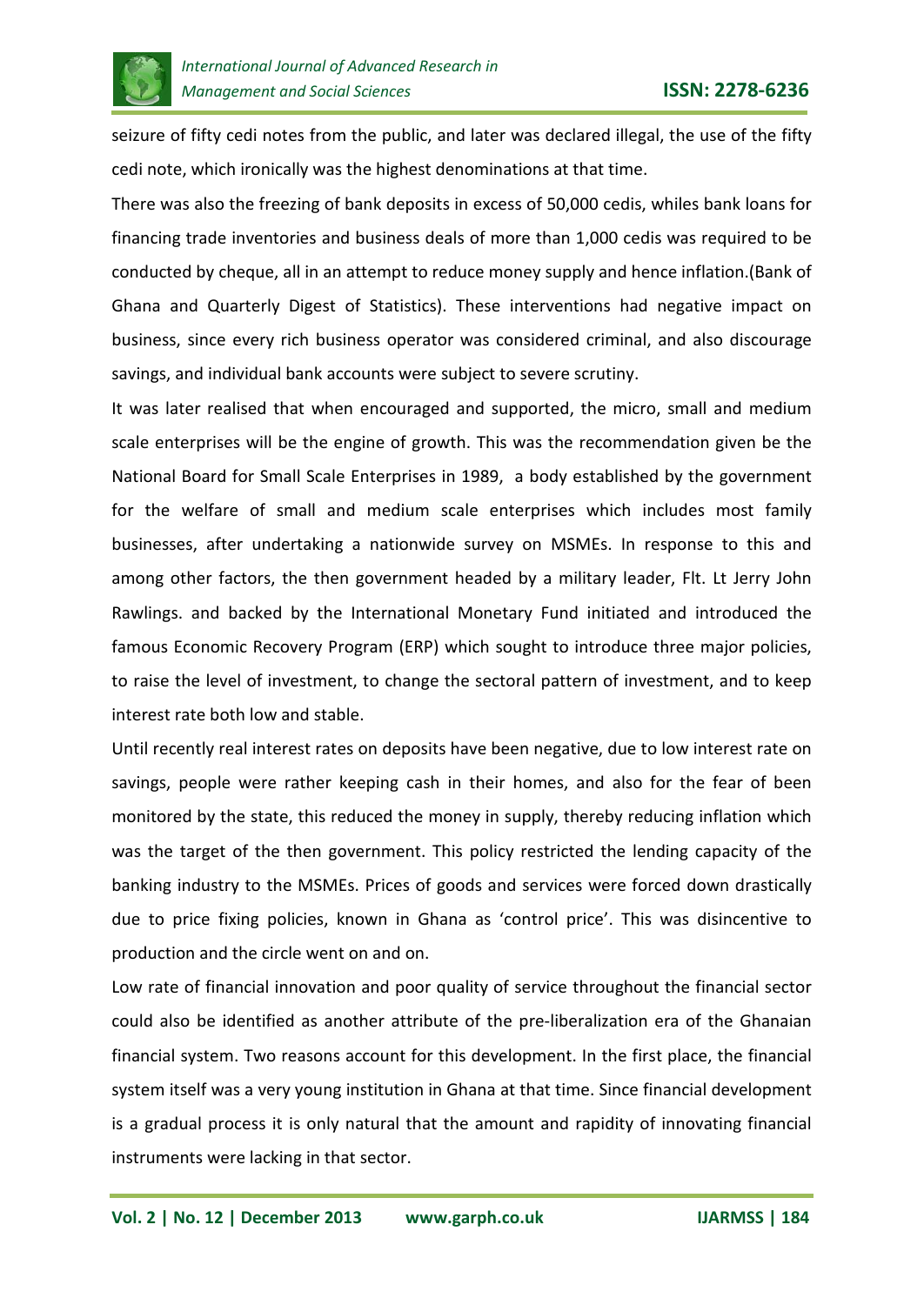

Secondly the lack of competitiveness in the system as a result of the controlled environment under which the sector was operating was enough reason for the disappointing performance of the sector as regards its innovation and ability to render quality service. After all there did not seem to be incentives, anyway for such qualities under a restricted financial system. There were thus a limited variety of financial instruments.

The ERP brought some reforms in the financial system of Ghana by removing the controlled interest rate, and sectoral credit ceilings. Access to foreign currency, and establishment of foreign exchange bureau in the country helped the local business to go international.

In 1989, the Financial Sector Adjustment Programme (FINSAP) was introduced, with the support from Financial Sector Adjustment Credit (FSAC) and the World Bank. The major objectives of FINSAP were to address the institutional deficiencies of the financial system, through restructuring the distressed banks, formulation of prudential legislations, supervisory role, and financial liberalization where new entry into the financial markets by public or private sector were made possible.

Further liberalization of the financial market was introduced in 1992 which allowed interest rate to be linked up with market determined Treasury bill rate.

The second phase of FINSAP took off in 1994 with the main aim to privatize all state own banks therefore bringing competition and full cost recovery in the banking sector.

# **3.0. TRADITIONAL SOURCES OF FINANCE FOR FAMILY BUSINESSES IN GHANA**

#### **3.1. Debt finance**

This is the first option that most people consider when looking to raise money to finance a business. Banks nowadays are much more careful to whom they loan money to and unless you have a good relationship and a good credit rating this option is difficult.

The lack of access to financial services from the formal financial system is quite striking, when one considers that in many African countries family business represents the largest share of the population and an engine for economic growth and that the informal sector is an important part of the economy.

To meet unsatisfied demand for financial services, a large variety of microfinance institutions (MFI's) has emerged over time in Africa. Some of these institutions concentrate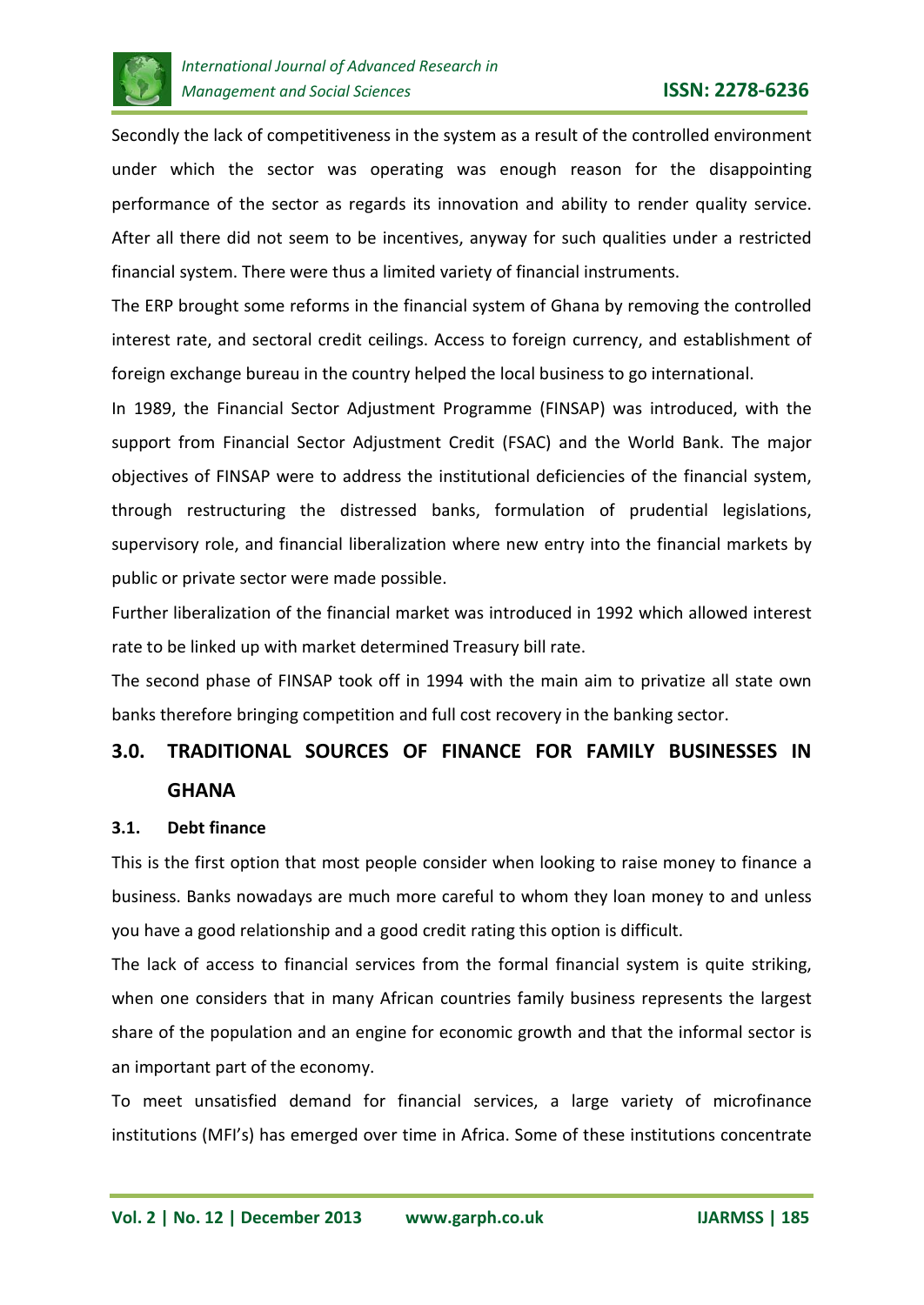

only on providing credit, others are engaged in providing both deposit and credit facilities and some are involved only in deposit collection (Basu et al, 2004).

Over the years, financing business through debt has been the most popular choice for most businesses, small, large, start-ups and for their expansion. Debt financing ranges from long term, medium term to short term.

Research reveals that micro, small, medium scale enterprises access the medium and short term loans. Long term debt financing ranges from five year and above, Medium term ranges from one to five years, whiles the short term involves the overdraft from a month to six months.

The formal financial sector in Ghana which disburses such loan facilities comprises commercial banks, developmental banks, rural banks, savings and loan companies, credit unions, and other non-banking financial institutions.

A change in the banking law and operations in Nigeria saw some banks moving to Ghana where the banking laws were in their favour especially on the capital requirement. This brought about intense competition in the banking sector in Ghana, and as a result, attentions were directed from the traditional operation lines (dealing with larger firms) to non-traditional areas (micro, small and medium firms).

Recently, as banks and other financial institutions have sought to broaden their loan portfolio due to competition and innovativeness, MSMEs has become an increasingly attractive customer group which hitherto, were not considered at all, even if considered, a lot of caution was taken because of high default rate and other risk associated with the sector.

Only few innovative banks have specific loan products for micro, small and medium scale enterprises other than donor funded facilities. Few banking institutions have separate desk or departments for MSMEs. For the others, lending to micro and small businesses is simply transacted by credit officers from corporate finance departments of the bank who generally apply the same appraisal and lending principles to MSMEs. None of the commercial banks visited have any specialized training for credit officers in proven MSME lending techniques, and most credit officers do not have any prior MSME specific experience.

Studies conducted on a cross-section of the financial institutions in the country revealed the following.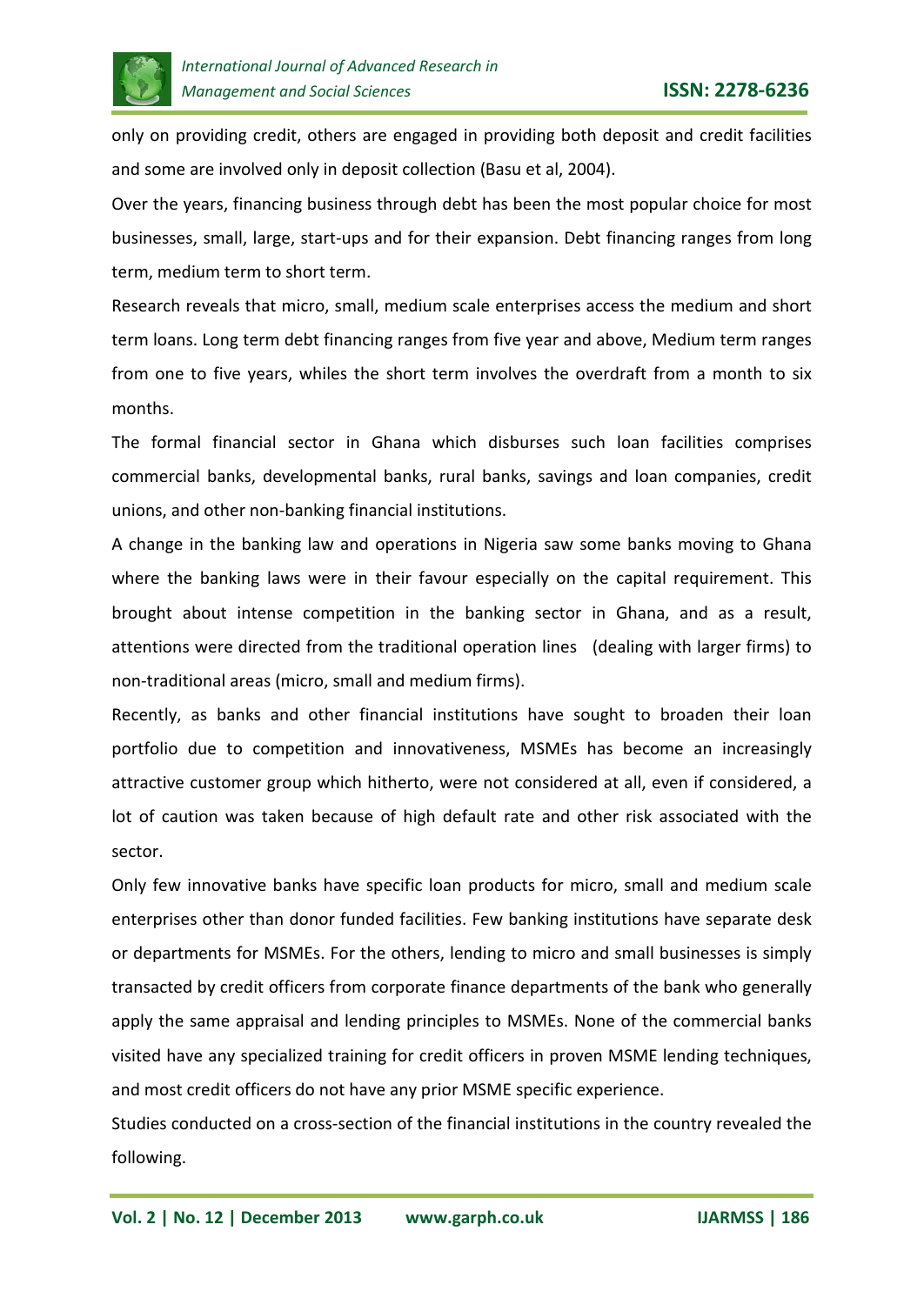

- 1. The traditional banks have no separate and special lending policies for MSMEs; they treat them the same way as they treat larger firms in their loan disbursements.
- 2. Terms and Conditions are not favourable to MSEM, loans financed out of the normal business portfolio of a commercial bank are granted for 12 months or considerably less, secured by deposits or other sources with a view to categorize it as a "secured loan" under Bank of Ghana conditions, and carries the upper band of interest rates. Most family firms cannot secure their loan requirement; hence they do not benefit from such loan facilities.
- 3. Commercial banks do not integrate MSME finance effectively into their existing organizational structure. Four (4 )out of the seven (7) surveyed banks and Savings and Loans organizations have a separate MSME desk. MSME lending below a certain threshold are initiated and processed by the bank's marketing department since MSMEs are targeted primarily with a view to attracting their deposits with small loans granted only to establish initial client contact and lending to MSMEs are transacted by credit officers from corporate finance departments of the banks.
- 4. Majority of financial institutions service MSME clients with a package modified from their existing smaller "light" corporate clientele. As a result, there is strong emphasis on business documentation and financial reports, which are not in existence in most family businesses.

#### **3.2. Equity Finance**

Long term financing in terms of public equity capital, required for rapid growth and expansion in the family firms are virtually not in existence in the Ghanaian business circle. Even if it were to be in existence, the nature, aims, culture and other guided values and principles, may not encourage it.

Only two commercial venture capital funds have been established in Ghana over the past 10 years. In 1991, U.S. Agency for International Development ("USAID") and the Commonwealth Development Corporation ("CDC") initiated the formation of a venture capital fund in Ghana in response to an increasing demand and also to bridge the gap between short-term and long term loan facilities in the context of Ghana's financial sector reform program.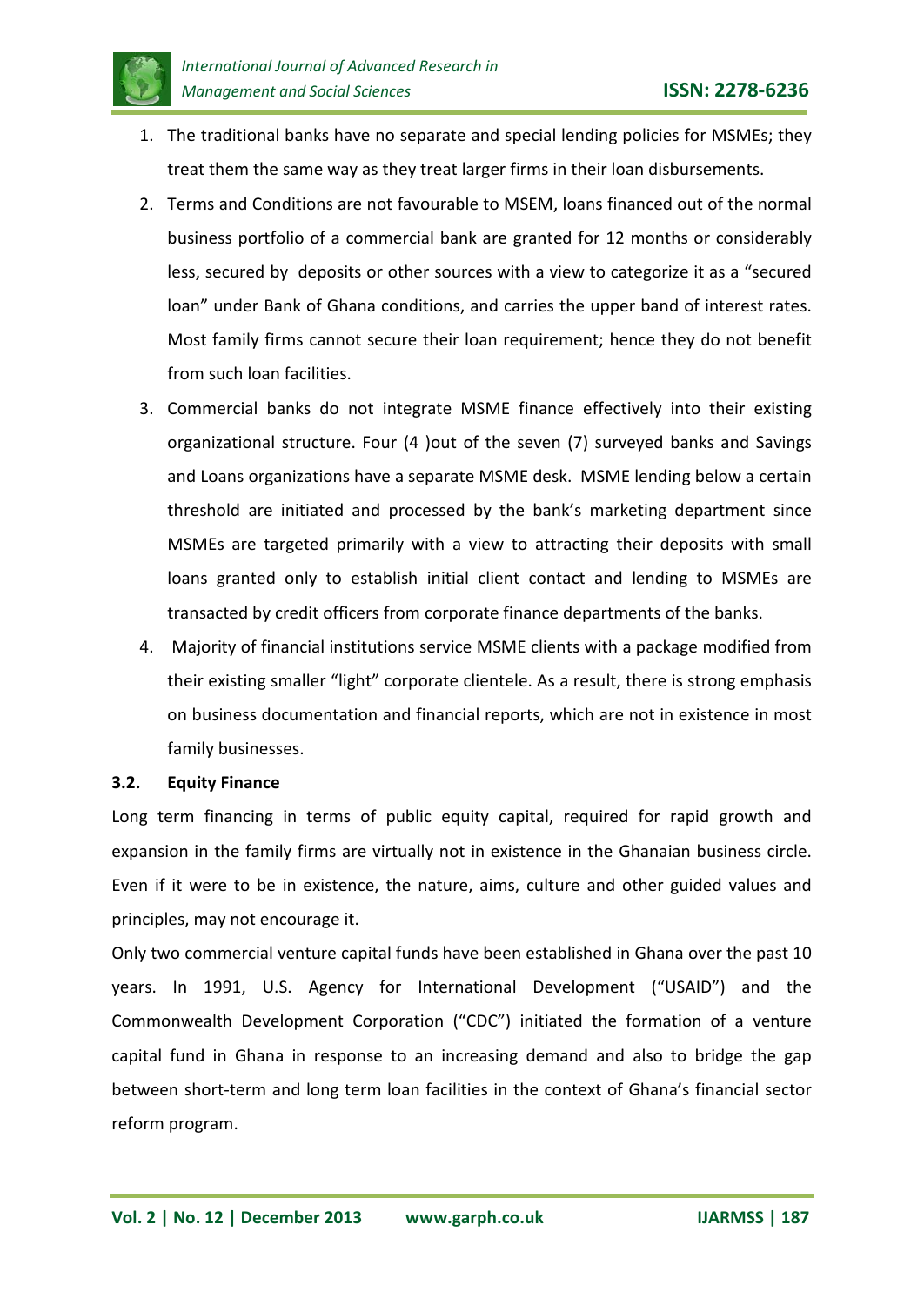

USAID provided a \$1,094,000 grant to underwrite the operational expenditures over a three year period ending in 1994, while CDC's \$2 million commitment to GVCF was leveraged for an additional \$3.8 million in invested capital from developmental finance and local institutions.

The combined investment capital thus became \$5.8 million. The GVCF became operational in November 1992, and was fully invested with 13 investee companies. The average investment was \$250,000.In addition to managing the GVFC, VFMC in 1995 was awarded the management of a \$4 million Enterprise Fund, promoted by the European Union which is also fully invested with 18 direct investee companies and 12 indirect (through leasing) investee companies. The average size of investment by the Enterprise Fund was \$100,000.

Even though, the idea behind the establishment of the venture capital fund was laudable, yet most MSMEs including family businesses were not able to access these facilities. The causes range from total ignorance of the existence of such facilities, inadequate qualified professionals and also the risk and costinvolved in managing ,shareholding in SMEs have so far rendered those investments not interesting.

Most family businesses are inwardly looking, therefore do not endorses the inclusion of external bodies in the running and managing of their businesses, in which venture capital sought to.

# **4.0. GOVERNMENTAL SUPPORT THROUGH VARIOUS AGENCIES**

Family businesses and other MSME's have played important roles in the development process in most developed economies, and have proved to be the most viable engines of economic growth and development. The successes recorded by these countries were because of serious consideration of the future rewards from sustained investment in this sector. Due to their size and scope of operations, these enterprises require relatively small capital investment to start, thereby offering a relatively high labour-to-capital ratio. They also demands low technology and managerial skills, which are readily available within the society. In Ghana there are various governmental agencies which provides support for these family businesses. Some of these agencies are discussed below.

# **4.1. The National Board for Small-Scale Industries**:

Realising the need to support these enterprises, the National Board for Small-Scale Industries (NBSSI) was established by an Act of Parliament of the Third Republic of Ghana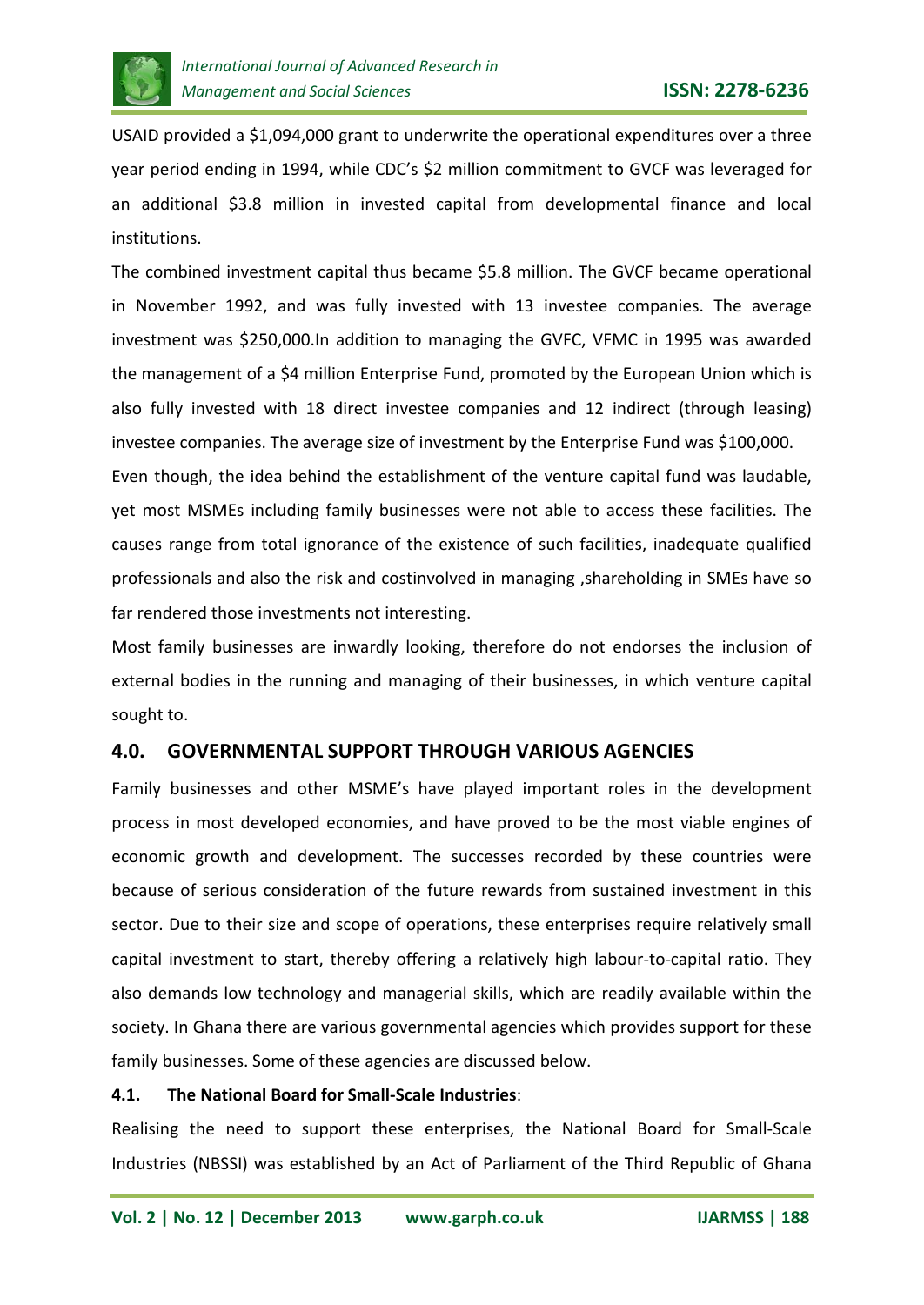

(Act 434) to contribute to the creation of an enabling environment for MSME development and also, provide a non-financial support for sustainable MSME development. One of the major functions of NBSSI is to research and identify new opportunities for the MSEM sector, also to assist in the finance of MSMEs.

The National Board for Small-Scale Industries (NBSSI) has positioned itself adequately to transform the micro and small-scale enterprises from subsistence orientation to a commercially attractive and dynamic sector capable of making a substantial contribution to the growth of the economy. Government through the board, had established a number of schemes to assist micro and small scale businesses to expand their activities.

The NBSSI, a public funded organisation is the apex body charged with the responsibility for the promotion and development of the MSMEs in Ghana. The present form of the NBSSI has the following main objectives:

- Contributing to the creation of an enabling environment for small-scale enterprise development.
- Contributing to the development of an enterprise culture in Ghana.
- Providing non-financial support for small-scale business development.
- Facilitating access to credit for small-scale enterprises.
- Promoting MSEs sectoral associations.

The NBSSI is further supporting the MSMEs with technical and advisory services through its regional Business Advisory Centres (BAC) found in the 10 regions of the country. It provides training to the MSMEs in preparation of business plans, book keeping and simple business management practices. The BAC also assisted and advice MSMEs owners to choose the best machinery which cost less but effective for their business operations. They also carried out feasibility studies for businesses where possible and applicable and also help to arrange for tax exemptions on certain equipment and machinery. It also offered services in management and development training programmes in quality control, record keeping, marketing, business planning, customer relations, motivation, banking procedures, communication, pricing and costing.

To achieve its objectives, the NBSSI focuses on:

• Making policy recommendations and developing strategies towards the promotion of small businesses in Ghana.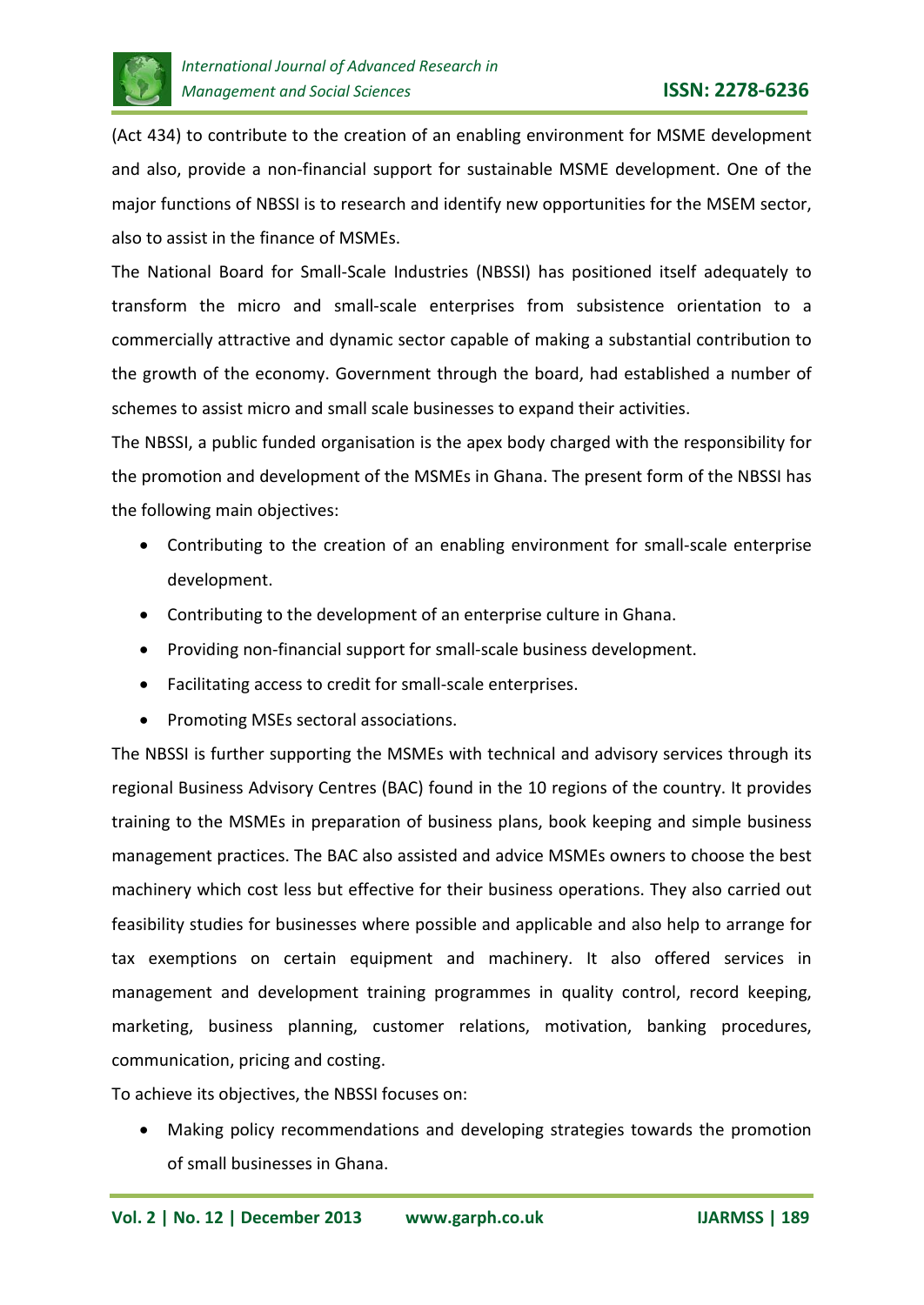

- Advising the sector Minister on all issues relating to the development of small businesses in Ghana.
- Establishing a data bank and disseminating information on the small business sector.
- Promoting the information of sectorial business associations and developing existing ones.
- Mobilizing funding for the development of small business sector.
- Developing the entrepreneurial, technical and managerial capabilities of small business people and;
- Implementing programmes and action plans in collaboration with governmental and non-governmental organizations whose activities have impact on the promotion and development of MSMEs.

## **4.2. Business Assistance Fund**:

As part of the Ghana government's effort to offer finances to the micro, small and medium enterprises, the Business Assistance Fund was established to champion this all important exercise. The Business Assistance Fund became operational in the mid 1990 to provide direct government loans to MSMEs including family businesses.

The idea behind this noble initiative was good, but in the end, the politicians had a lot of influence on their operations, so deserving businesses were not reached up to. Those who benefited considered the amount received as thank you money for supporting and voting for the political party, hence the defaulting rate was so high. The program was widely seen to have been abused politically, with most of the loans going to perceives government supporters. (Mensah, 2004)

#### **4.3. Ghana Investment Fund**

The Ghana Investment Fund Act (Act 616) was enacted in 2002 to establish a fund to provide grant and credit facilities for designated financial institutions for onward submission to deserving companies. The affected financial institutions disappointed the state by redirecting such grant into more profitable areas since there was poor monitory and supervision, more emphasis were on larger firms, rather than the MSMEs.

#### **4.4. GRATIS Foundation**

The GRATIS Foundation has the mandate to promote small-scale industrialisation in Ghana through transferring appropriate technologies to small-scale industrialists through training,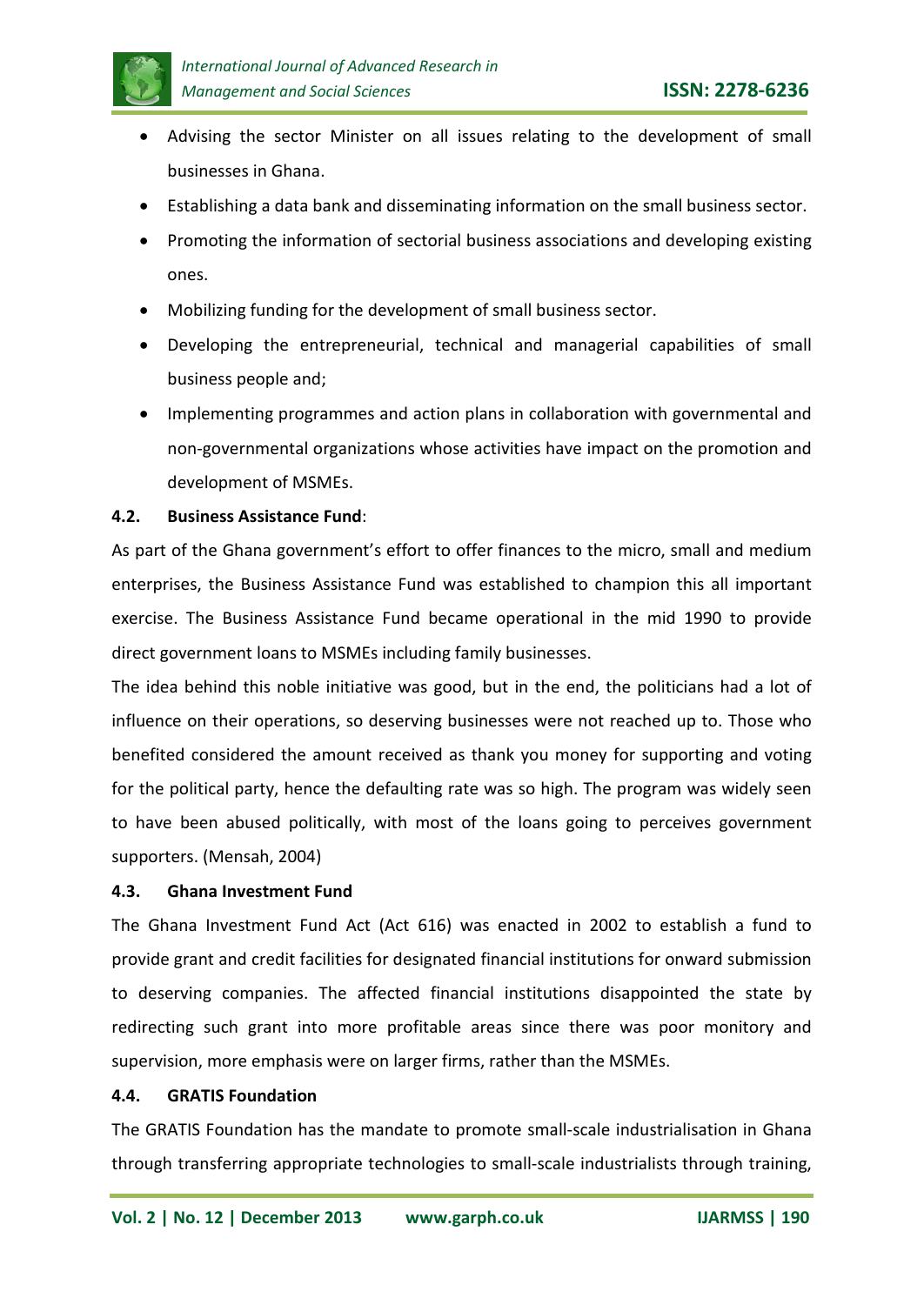

manufacturing and the supply of machine tools, plants and equipment. GRATIS operates through a network of Intermediate Technology Transfer Units (ITTUs), now referred to as Regional Technology Transfer Centres (RTTCs). The RTTC exist in nine regions of the country and is responsible for providing hands-on short and long term training for small business entrepreneurs in areas such as metal fabrication and design, textiles, pottery and soap making and others. GRATIS Foundation has also provided training, business and technical advice, access to equipment and tools to enable artisans and entrepreneurs have a handson experience. The Foundation has also introduced women in rural communities to equipment that has been designed and manufactured by GRATIS/ITTU.

The services provided by GRATIS and the RTTCs are made possible through the support of the Government of Ghana, the European Union and the Canadian International Development Agency (CIDA). Funding for specific projects has been provided by the German Agency for Technical Cooperation (GTZ) and the British Department Fund for International Development (DFID), (Ayeetey et al 1994).

## **4.5. The Rural Enterprise Project (REP)**

Another important institution is the Rural Enterprise Project (REP) which has the objective of creating wealth and improving living conditions in rural areas, especially the incomes of women and vulnerable groups through increased self-employment. The Project provides the MSMEs with a development package, which involves a mix of business development services, technology transfer, support for apprenticeship training, and rural finance services. The Project is supported by the International Fund for Agricultural Development (IFAD), the Agricultural Development Bank (AfDB) and the government of Ghana.

The Rural Enterprise Project has been collaborating with NBSSI, Rural Banks, District Assemblies, GRATIS and other governmental organisations to support the growth of the MSMEs in the rural areas. In conjunction with these organisations, it has been providing training programmes in areas such as business management, record keeping, book keeping and banking procedures, marketing clinics, credit management, costing and pricing, business ethics and negotiation skills among others. It has been organizing annual exhibitions for its clients to show case their products and also expose them to markets in the urban areas. The activities of these institutions definitely have made some impacts on the MSMEs. However, as illustrated in this paper a lot more needs to be done to build the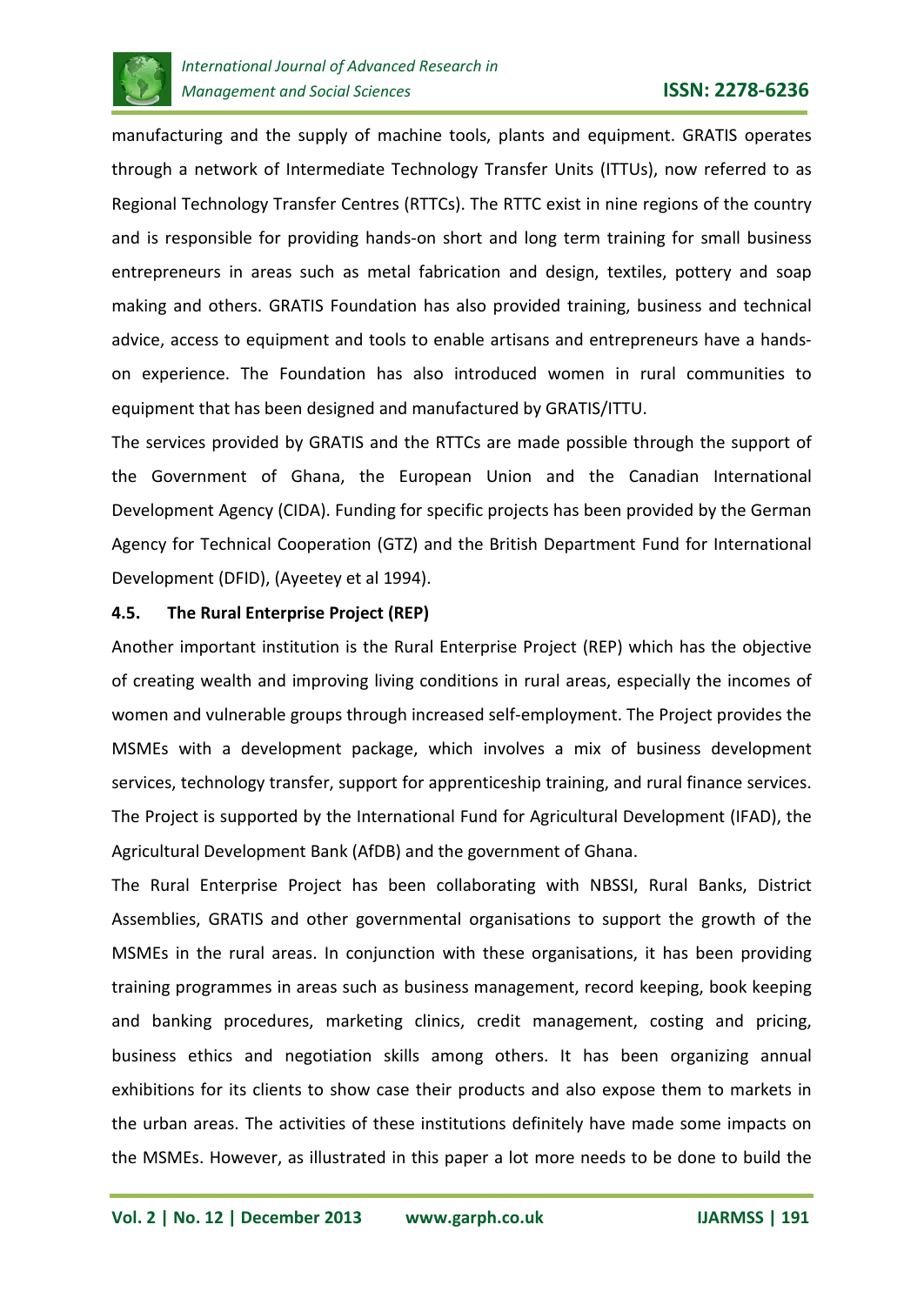

competence and capabilities of the MSMEs to enable them contribute significantly to the economy.

There are currently other financing schemes set up by government and the donor agencies available to the SME sector and family business, including Private Enterprises and Export Development Fund, Export Development and Investment Fund, Deutsche GesellschaftFuerTechnischeZusammenarbeit(GTZ), Business Assistance Fund, Ghana Investment Fund, Trade and Investment Programme, Africa Project Development Facility, Support for Private Enterprise Expansion and Development, Promotion of Small and Micro Enterprise Fund, Business Sector Programme Support, Revolving Loan Fund, Ghana Private Sector Development Fund etc. In spite of these developments, the finance gap continues to be a major problem to family business development in Ghana.

# **5.0. ALTERNATIVE SOURCES OF FINANCE FOR FAMILY BUSINESSES IN GHANA**

#### **5.1. Family and friends**

An untapped or underutilized area of finance available for both MSMEs and family businesses in Ghana is contributions from family members and friends. The family structure in Ghana is built on trust, oneness, care for one another, and communalism. These values can be explored for the betterment of family business survival. A very large percentage of businesses are started using funding options from friends and family. This is a great small business credit and financing option that is undervalued especially if you cannot borrow money in the usual way or have a poor credit rating.

Although there are certain disadvantages to going down this route, it is a very popular option. Funding from friends and family can be a good way to inject some quick and flexible cash into a business, but guidelines for repayment should be set out from the start.

It is common nowadays for owners of small and start-up businesses as well as family businesses to look to relatives and friends for support when faced with issue of financial difficulties. This type of finance when well-structured can work well, but often these arrangements are informal and based purely on trust and verbal assurances. Hence, if care is not taken could damage personal relationships, so it is important that both parties are clear about what any investment will involve.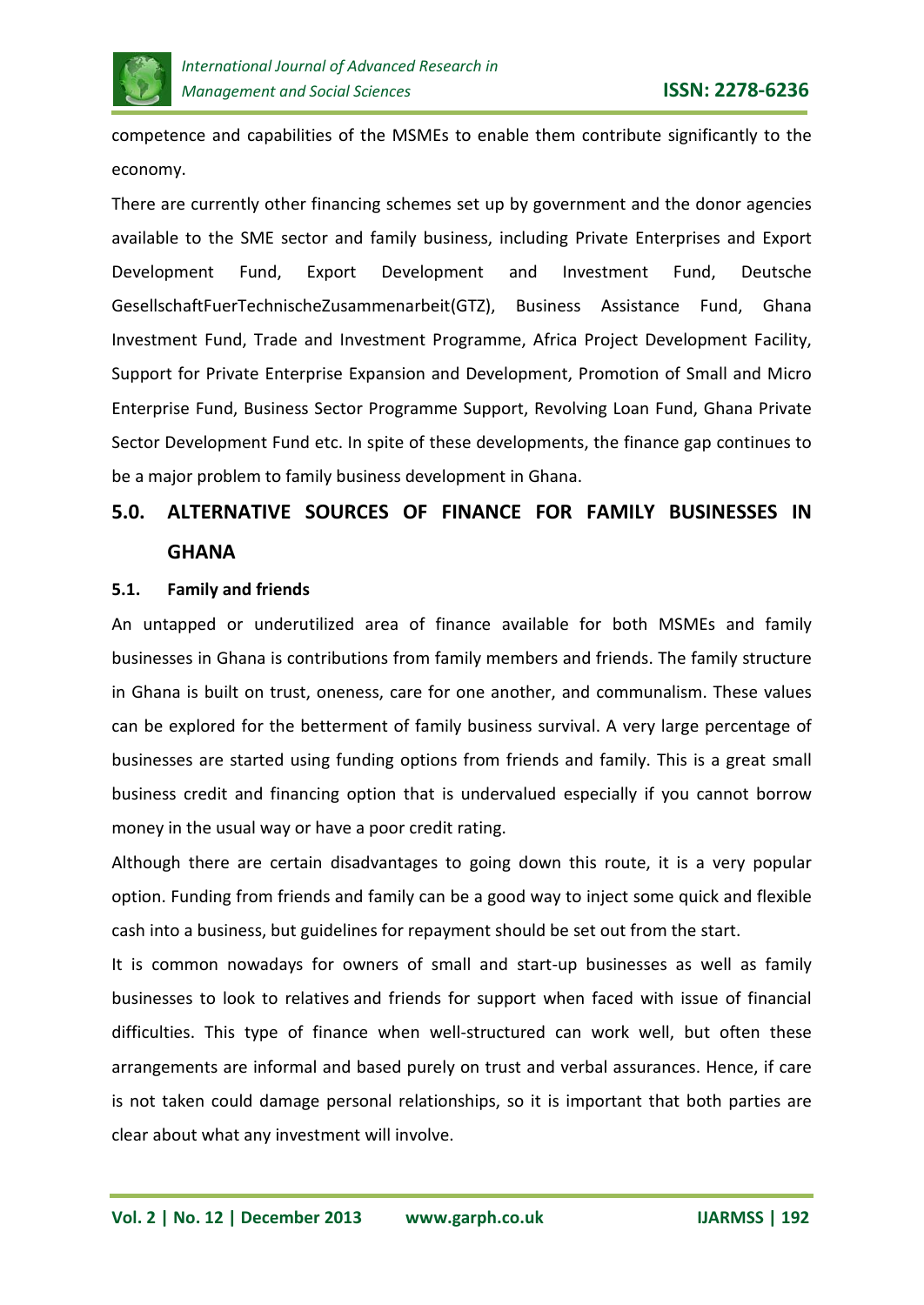

The following guide explains the benefits of borrowing and investment from friends and family and how to avoid misunderstandings by setting up a formal finance deal that is legally binding, and spells out the tax implications on such financial transactions. One must be clear on the kind of financial assistance seeking from family and friends, and should made it clear to other party.

#### **5.2. Loan**

If it is short funds needed for the business in the shortest possible time, a loan may be most appropriate. The borrower must decide whether he can afford to pay interest, or whether he is seeking an interest-free loan. If it is an interest paying loan then there will be tax implications for both the borrower and the lender. Mode of payment must be agreed and documented, for future references, if possible a third party, that is a witness should be involved.

#### **5.3. Investment**

Where the business needs a term funding from family and friends, then one should consider whether to relinquish part ownership of the business to the financier in the form of selling share, where the investor becomes part owner of the business. This form finance sound very good, but this nature of funding is not popular among most family business in Ghana.

#### **a. Benefits and pitfalls of friends and family finance**

There are many benefits associated with financing business from family and friends as compared with other forms of funding, even though there some limitations to this form of finance. Generally, there is flexibility, human touch, and on many occasions offer a practical level, loans without security or accept less security than banks. They may also lend funds interest-free or at a low rate.

Friends and family may agree to a longer repayment period or lower return on their investment than formal lenders. They may also seek a lower rate of initial return than commercial bankers. On a personal level, they already know your character and circumstances and so are less likely to need a detailed business plan.

However, transactions of this nature can be complex. Any misunderstandings about the arrangement can damage relationships. There is a risk your investors may offer more than they can afford to lose, or that they will demand their money back when it suits them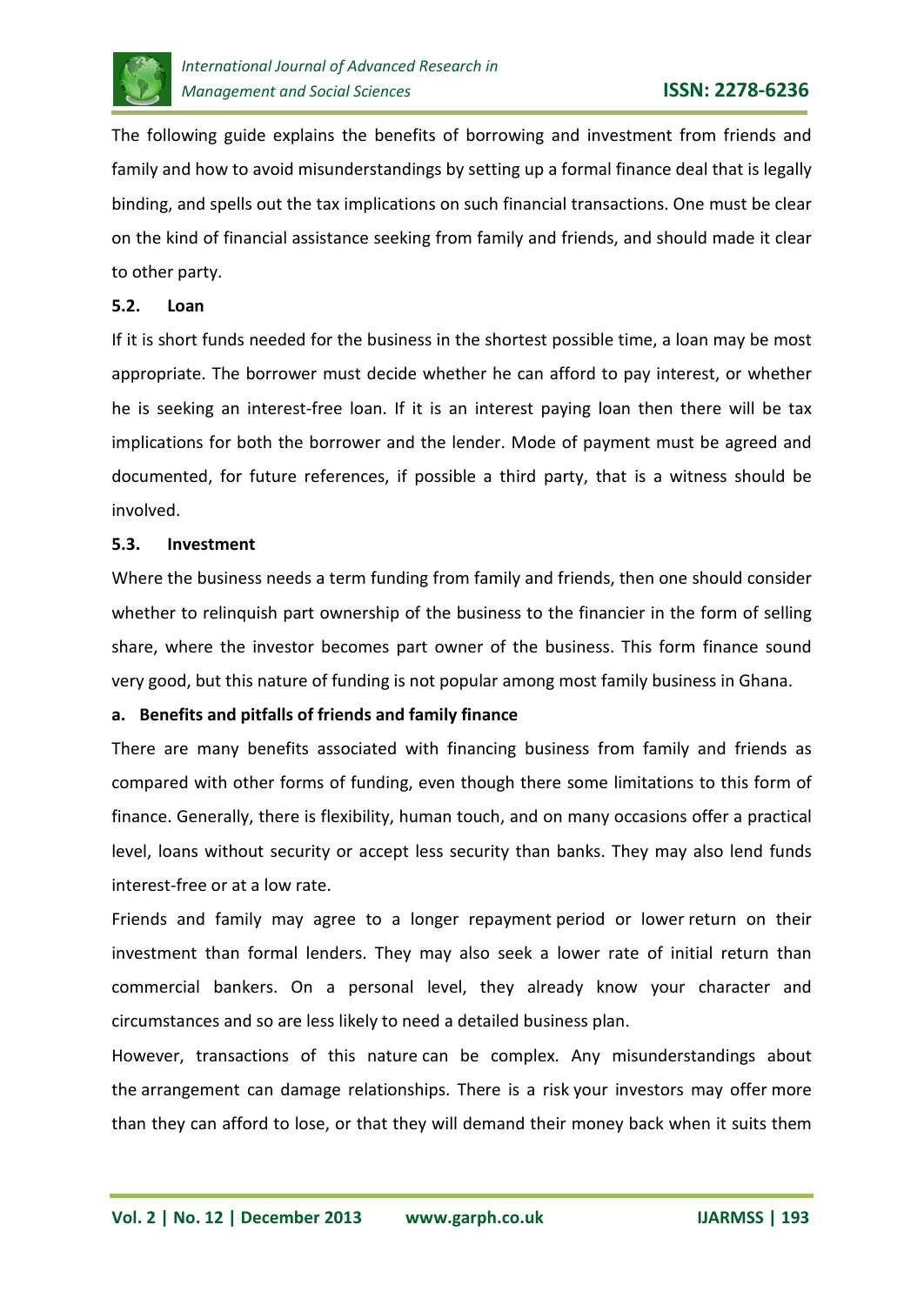

but not the business. They may also want to get more involved in the business, which may not be appropriate.

It is a good idea to approach friends and family in the same way you would a formal lender.

To avoid or reduce these setbacks, the following measures could be adopted;

## **i. Approach the transaction as if it were a formal finance deal.**

This may involve the following and others;

- presenting your business plan
- preparing a business case
- taking professional advice
- creating a formal, written agreement

#### **ii. Legal agreements**

Misunderstanding can be prevented by having a written formal agreement with a witness and stipulating all the necessary terms and conditions involving the agreement signed by the parties involve.

#### **iii. Tax**

Some loans are **interest-bearing** while others are **interest-free**. With interest-bearing loans, each party must know his or tax obligation under the contract, in the absence of a contract, equality is equity.

Other sources of finance available to family business in Ghana which need to be investigated and researched into in the subsequent research include;

- a. Rotational savings
- b. Susu schemes
- c. Credit purchase
- d. Finance Leasing
- e. Others.

# **6.0 METHODOLOGY**

#### **6.1 Introduction**

This section explains how questions of the research were answered, methods that were employed in the study, the study design, the target population, sample size and sampling techniques as well as the various and appropriate sources of data and how the data were collected. The main objective of the study is to investigate the sources of finance for family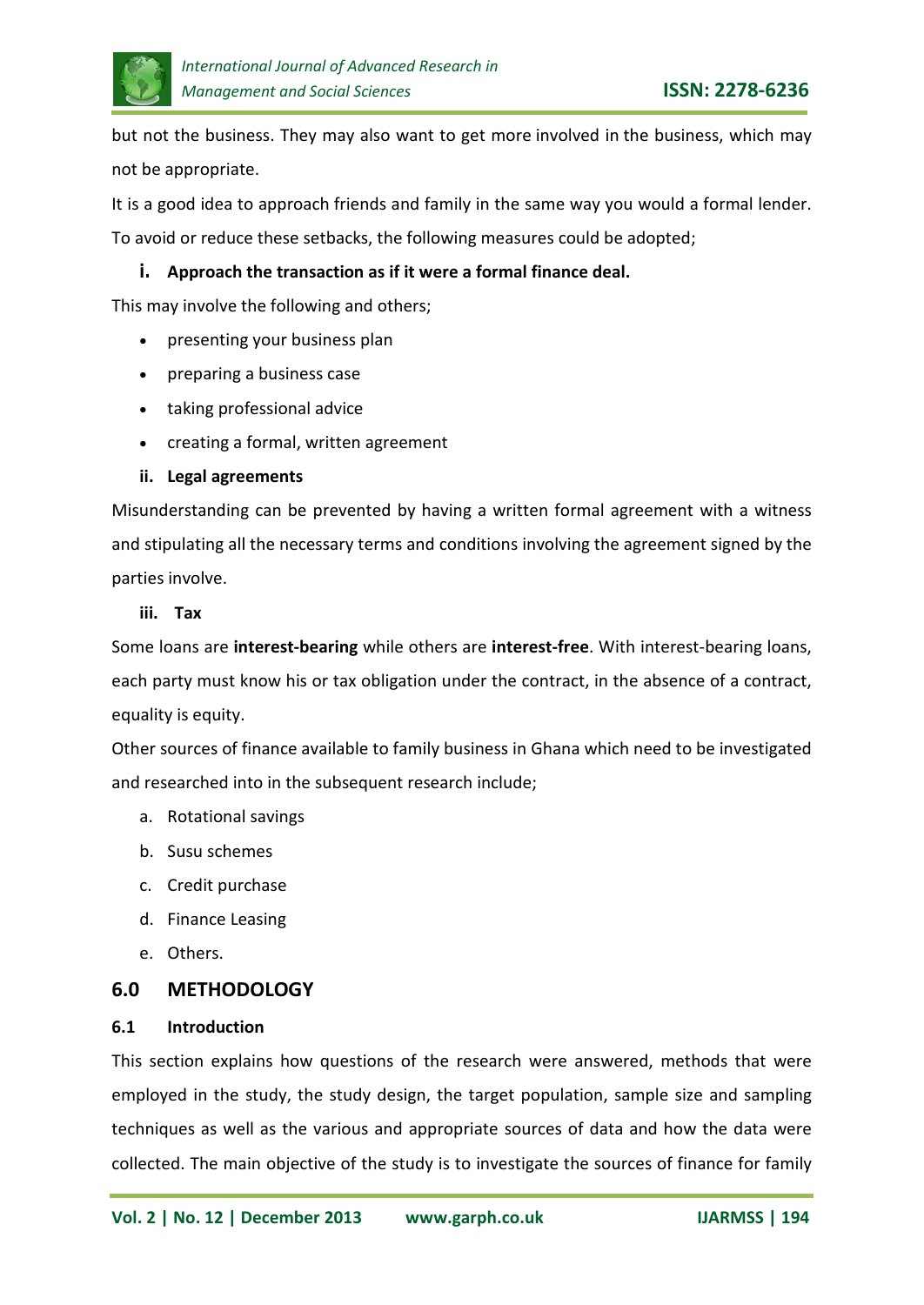

business development and also the challenges and problems of accessing finance from the traditional commercial banks. The study also seeks at identifying other alternative sources of finance for the family businesses in Ghana. In order to ascertain the potential role of government policy to support other financing initiatives, it is imperative to determine the use and awareness of the various financing sources available to family businesses and also to investigate issues that are of importance to family business financing.

#### **6.2 Study Design**

The research method adopted was a both quantitative and qualitative approach. The study seeks to relate access to finance by family businesses to the availability of finance for their growth and progress as the entrepreneurs operate. This has certain implications for the design of the study. It suggests that a number of family businesses would be studied and their opinion about both internal and external financing for the development of their business.

#### **6.3 Research Approach**

Two main approaches were used to achieve the purpose of the study. The first was the short personal interview during the familiarity visits to the selected family businesses in the Ashanti Region. Based on the familiarity visit, questionnaires were designed, which were used as second approach in collecting responses from the entrepreneurs. A total of one hundred and twenty (120) respondents from the Ashanti region were used as the targeted population sample for the study.

The population for this study included selected Small and Medium size Enterprises (SME's) or family businesses operating in the Ashanti Region of Ghana. The family businesses were engaged in various activities including manufacturing, wholesaling, retail trade, services, transport, agribusiness, and construction. Questionnaires were used to collect data from selective micro, small and medium business operators in different business sectors at different locations within the Ashanti region. This was to solicit their views about the aforementioned research problem. The data collected is used as the basis of generalization. The questionnaires used forms part of the quantitative approach adopted to gain an understanding into the topic being studied.

Interviews were conducted to gather data from micro business operators and family business owners to investigate the challenges that they encountered when it comes to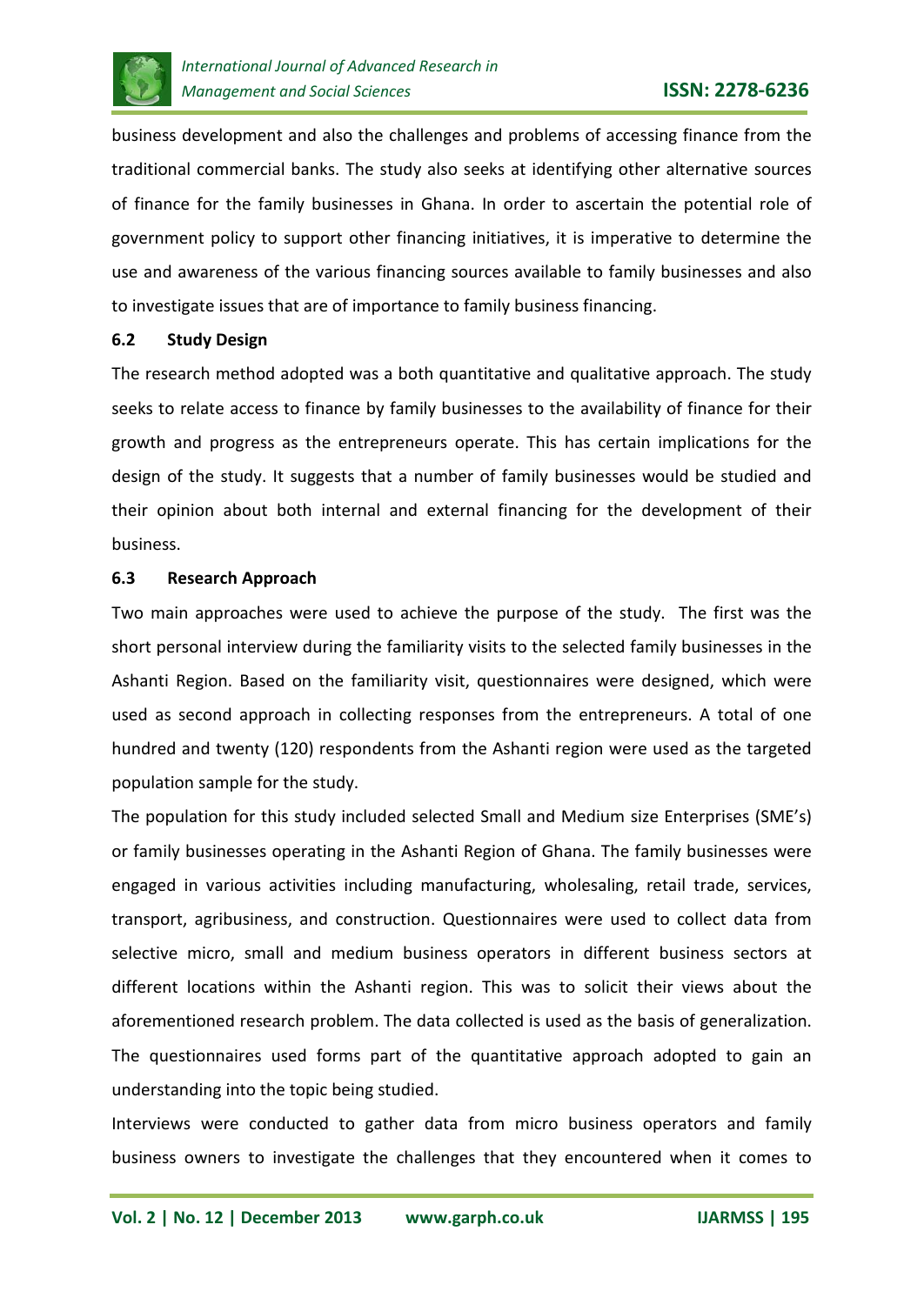

sourcing for finance for their businesses. It also focused on the existing barriers they face currently and what support they received from the government or other agencies. This approach forms part of the qualitative method used. The researcher used the narrative form to simplify the findings gathered in analyzing the different views from the various business operators. The interviews were conducted on one on one encounter with various family business owners.

## **6.4 Sample Technique and Size**

A purposive sampling technique was used in selecting the entrepreneurs located in various parts of the Ashanti Region of Ghana. Purposive method was used because these entrepreneurs are scattered all over the region.

## **6.5 Data Collection and Presentation**

Interviews were conducted among these selected sample and in some cases questionnaires were used to collect data from the targeted population. The family business questionnaire was designed to provide data that will assist in determining the family businesses schedule of fund acquisition and the mix accessed by the SMEs. Responses received were analysed using a statistical package SPSS.

#### **6.0. ANALYSIS/ DISCUSSION/CONCLUSIONS**

The analysis took the form of descriptive statistics. This is because the study was descriptive in nature as it sought to determine the situation as far as family business financing in Ghana. As a result, percentages were computed for the various responses they provided. In the paragraphs below, descriptive statistics about the characteristics of companies and the family business financing situation in Ghana are presented.

|              | <b>Table 0.1. Type of Imancing</b> |     |       |                                                  |         |  |  |  |  |
|--------------|------------------------------------|-----|-------|--------------------------------------------------|---------|--|--|--|--|
|              |                                    |     |       | Frequency   Percent   Valid Percent   Cumulative |         |  |  |  |  |
|              |                                    |     |       |                                                  | Percent |  |  |  |  |
|              | Debt Financing                     | 16  | 13.3  | 13.3                                             | 13.3    |  |  |  |  |
| <b>Valid</b> | Equity Financing                   | 74  | 61.7  | 61.7                                             | 75.0    |  |  |  |  |
|              | <b>Both</b>                        | 30  | 25.0  | 25.0                                             | 100.0   |  |  |  |  |
|              | Total                              | 120 | 100.0 | 100.0                                            |         |  |  |  |  |

|  |  | Table 6.1: Type of financing |  |
|--|--|------------------------------|--|
|--|--|------------------------------|--|

#### **Source**: Field survey by researcher

The survey indicated that 61.7% of the respondents adopt equity financing for their family businesses as indicated in table 6.1 above. Only 13.3% uses purely debt financing whist the remaining adopt both types of financing. It was revealed that equity sources of funding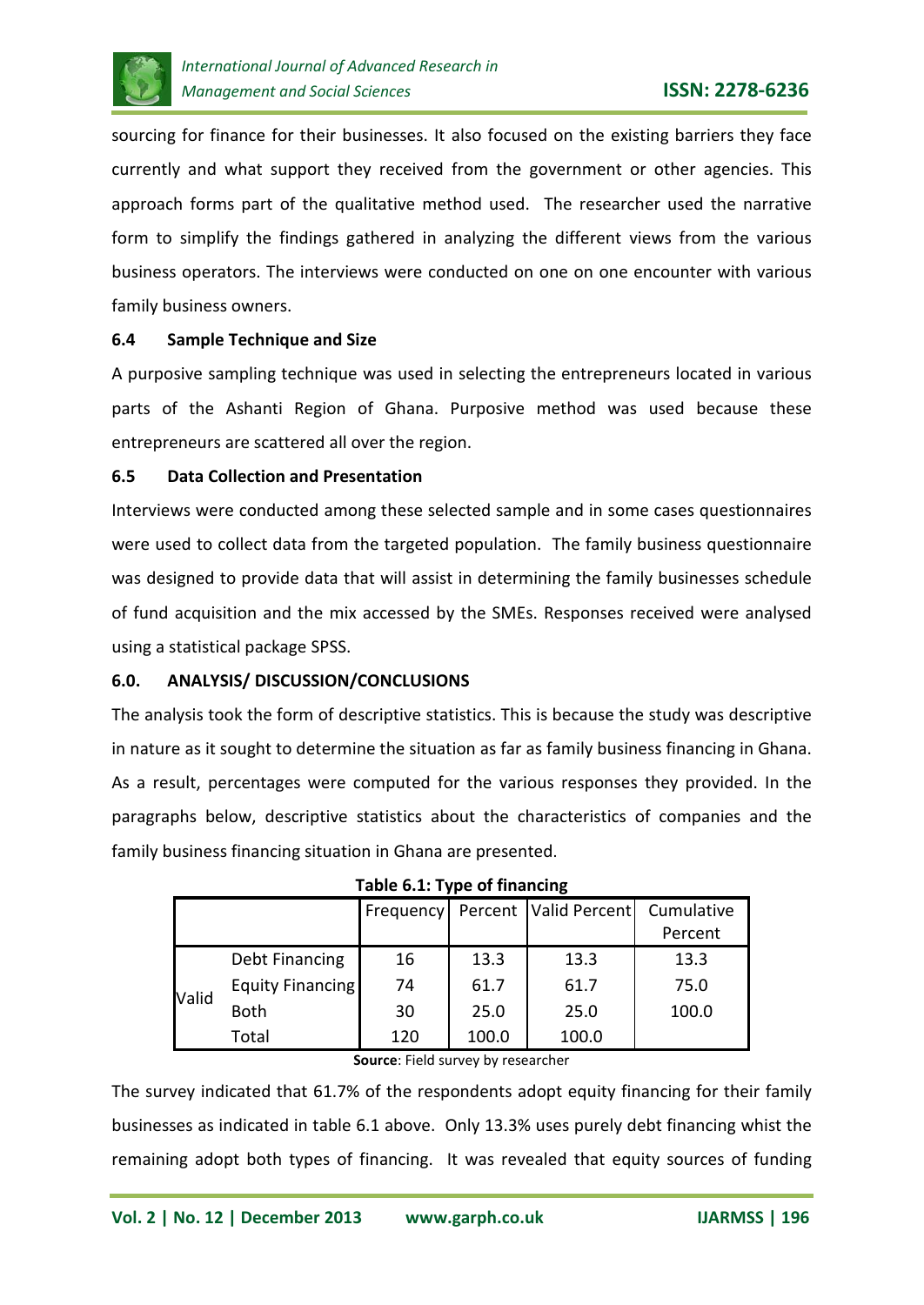

usually comes from the business owners relying on personal savings (bank or other savings) from previous work, gift from friends or family members or even remittance from abroad. Table 6.2 below indicates the type of equity financing that most of them adopted. But typically, such funds may not be adequate and they may have to fall on debt or borrowing. There is also financing through trade credit. The respondents also did confirm that their most pressing problem is access to finance.

|                                | Frequency | Percent | Valid Percent | Cumulative |
|--------------------------------|-----------|---------|---------------|------------|
|                                |           |         |               | Percent    |
| <b>Personal Savings</b>        | 56        | 46.7    | 46.7          | 46.7       |
| Gifts from family &<br>friends | 14        | 11.7    | 11.7          | 58.3       |
| Valid Family Inheritance       | 18        | 15.0    | 15.0          | 73.3       |
| <b>Other Sources</b>           | 16        | 13.3    | 13.3          | 86.7       |
| Do not use equity              | 16        | 13.3    | 13.3          | 100.0      |
| Total                          | 120       | 100.0   | 100.0         |            |

## **Table 6.2: Type of equity capital**

**Source**: Field survey by researcher

Apart from few traditional lenders and some other non-banking lenders, a greater proportion of debt capital could only be obtained through the banks. However, these financial institutions such as banks would not just lend till MSMEs are able to make a convincing case about the future prospects and sustainability of their business. In view of this it came out from the study that most family businesses do not borrow from the traditional banks as indicated in Table 6.3 below. As much as 35% borrow from family and friends and anther 25% from money lenders a non-traditional forms of borrowing to finance their business and cite reasons such as high interest rates, short repayment periods among others and being reasons for shying away from the banks.

**Table 6.3: Types of debt capital**

|       |                                       | Frequency | Percent | Valid Percent | Cumulative |
|-------|---------------------------------------|-----------|---------|---------------|------------|
|       |                                       |           |         |               | Percent    |
|       | Loans from family & friends           | 42        | 35.0    | 35.0          | 35.0       |
|       | Loans from micro finance institutions | 18        | 15.0    | 15.0          | 50.0       |
|       | Loans from commercial banks           | 12        | 10.0    | 10.0          | 60.0       |
| Valid | Loans from money lenders              | 30        | 25.0    | 25.0          | 85.0       |
|       | <b>Others</b>                         | 6         | 5.0     | 5.0           | 90.0       |
|       | Do not use debt finance               | 12        | 10.0    | 10.0          | 100.0      |
|       | Total                                 | 120       | 100.0   | 100.0         |            |

**Source**: Field survey by researcher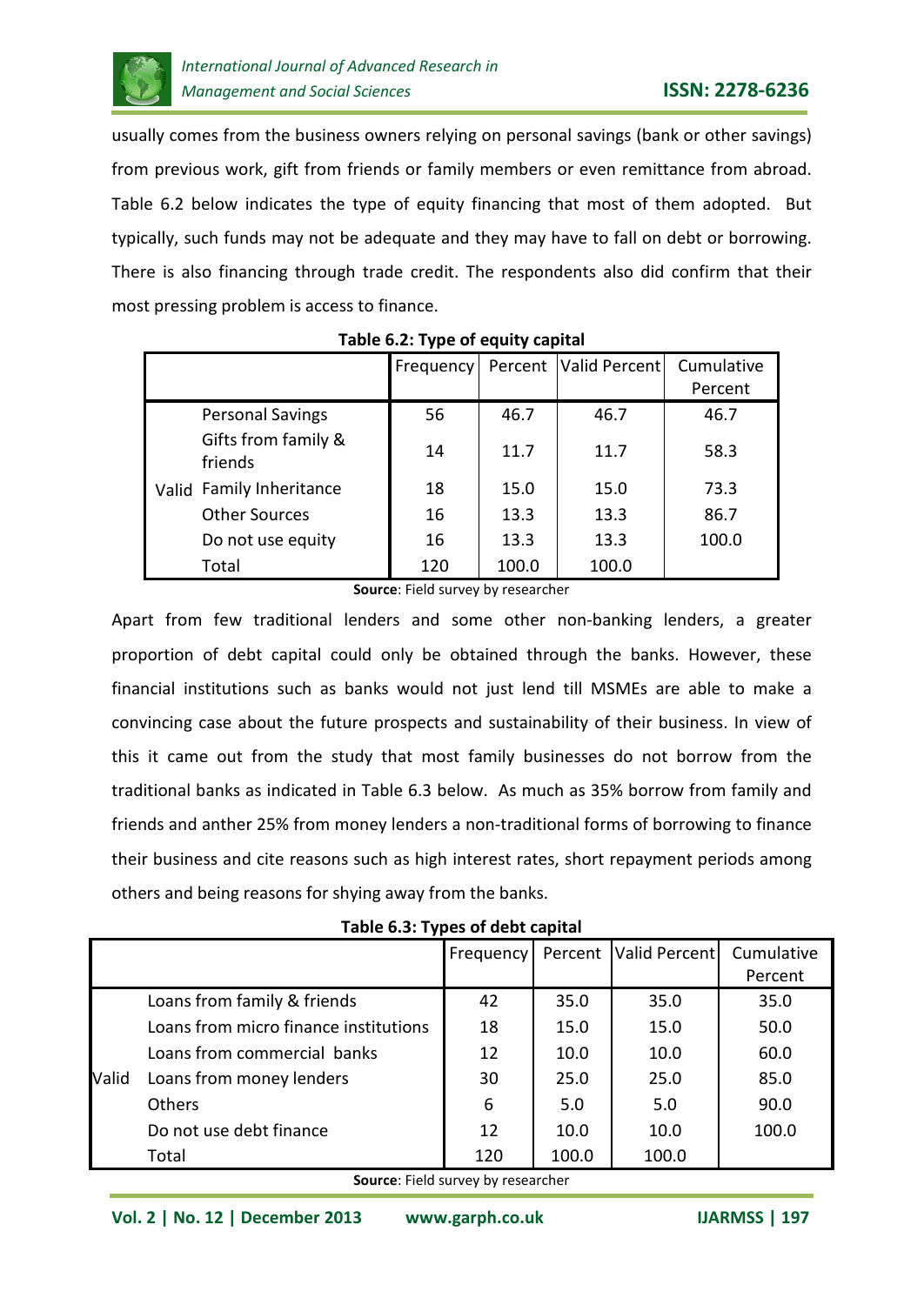

Successive governments in Ghana have in their own ways try to find some solutions to the greatest challenge facing MSMEs and family businesses in Ghana, that is, the problem of financing. Thus they have introduced varying funding schemes in the form of debt and equity financing. These official schemes are mostly state originated with international donor support. But others are international in their origin and operation. When the question was put whether family business are aware of these state interventions the answers obtained are as indicate on table 6.4 below:

|       | Table 6.4: Awareness of Agencies that Support Family Business |     |       |       |                                                    |  |  |
|-------|---------------------------------------------------------------|-----|-------|-------|----------------------------------------------------|--|--|
|       |                                                               |     |       |       | Frequency Percent Valid Percent Cumulative Percent |  |  |
|       | Yes                                                           | 66  | 55.0  | 55.0  | 55.0                                               |  |  |
| Valid | No                                                            | 54  | 45.0  | 45.0  | 100.0                                              |  |  |
|       | Total                                                         | 120 | 100.0 | 100.0 |                                                    |  |  |

**Table 6.4: Awareness of Agencies that Support Family Business**

**Source**: Field survey by researcher

Whilst 55% of the respondents did indicate that they are aware of such agencies and institutions that provide support for family businesses, 45% answered no. This indicates that the awareness is great but as to whether they have benefited from these institutions table 6.5 provided the answer. It indicated that only 20% have ever received support from these institutions.

**Table 6.5: Supported by other Institution/Agencies**

| Yes         | 24  | 20.0  | 20.0  | 20.0  |
|-------------|-----|-------|-------|-------|
| Valid<br>No | 96  | 80.0  | 80.0  | 100.0 |
| Total       | 120 | 100.0 | 100.0 |       |

**Source**: Field survey by researcher

The respondents were further asked what type of support they expect from these institutions and government agencies. Whilst 65% expect financial support from them, 10% were expecting advisory and another 10% expected them to provide training from them. 15% were expecting other forms of support from. This is indicated on table 6.6 below:

| Table 6.6: Type of Support Expected                         |                 |     |       |       |       |  |  |
|-------------------------------------------------------------|-----------------|-----|-------|-------|-------|--|--|
| Percent   Valid Percent   Cumulative Percent  <br>Frequency |                 |     |       |       |       |  |  |
|                                                             | Financial       | 78  | 65.0  | 65.0  | 65.0  |  |  |
| Valid                                                       | Advisory        | 12  | 10.0  | 10.0  | 75.0  |  |  |
|                                                             | <b>Training</b> | 12  | 10.0  | 10.0  | 85.0  |  |  |
|                                                             | Others          | 18  | 15.0  | 15.0  | 100.0 |  |  |
|                                                             | Total           | 120 | 100.0 | 100.0 |       |  |  |

**Source**: Field survey by researcher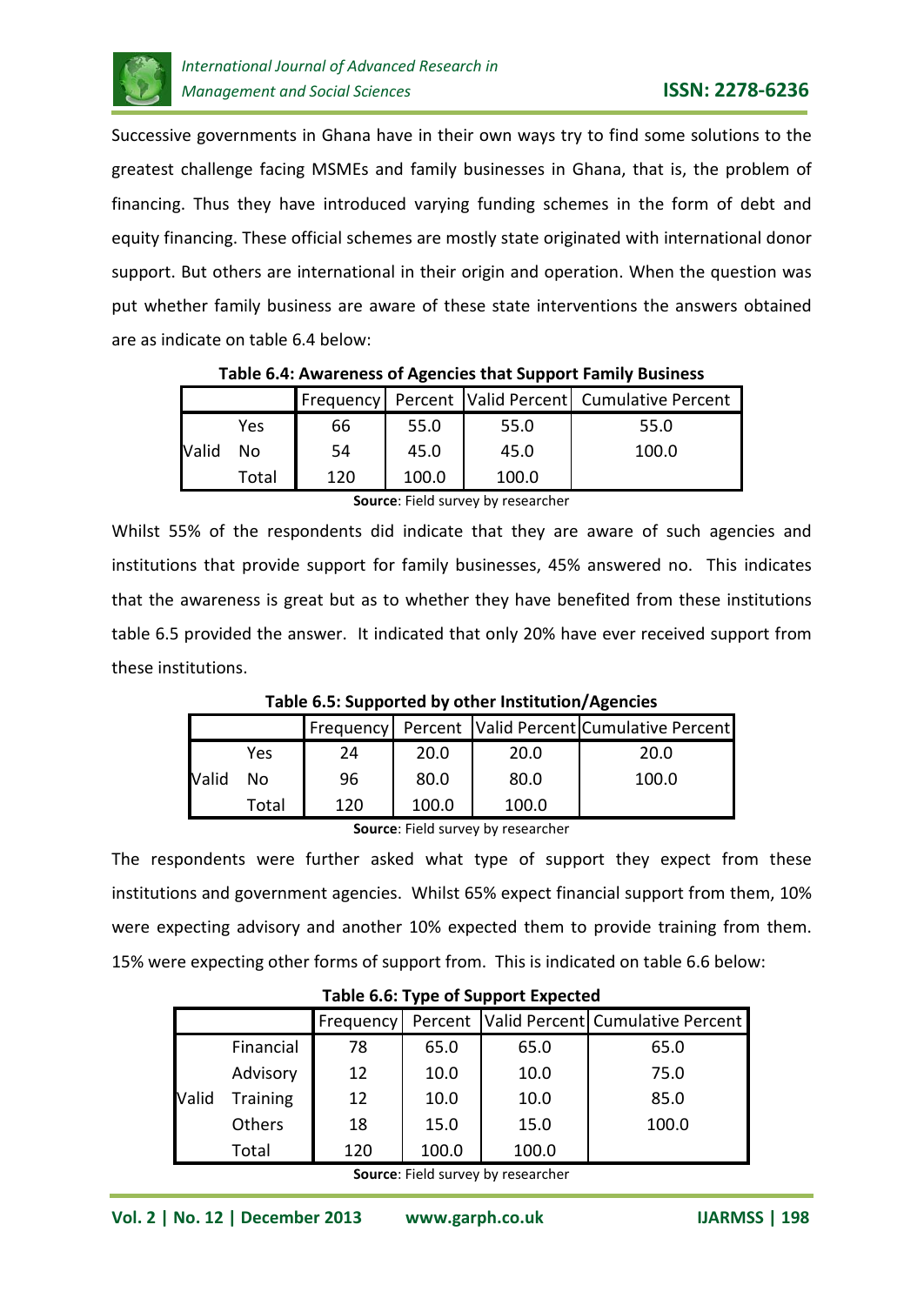

The final question was whether they were ready to access other sources of financing. These answers are as indicated in Table 6.7 below:

|       |       |        |        |       | Frequency Percent Valid Percent Cumulative Percent |
|-------|-------|--------|--------|-------|----------------------------------------------------|
|       | Yes   | 96     | 80.0   | 80.0  | 80.0                                               |
| Valid | No    | 24     | 20.0   | 20.0  | 100.0                                              |
|       | Total | 120    | 100.0  | 100.0 |                                                    |
|       |       | $\sim$ | -- - - |       |                                                    |

**Table 6.7: Will You Try Other Non-Traditional Types of Financing?**

**Source**: Field survey by researcher

In conclusion, there are a number of financial, governmental and non-governmental institutions and other non-financial institutions available in financing family businesses. An American dog training specialist has an inscription at his entrance, which reads like 'no dog is good, no dog is bad, but the trainer or the handler'. So when seeking financial assistance, one must shop around, read the terms, and select the best that suits the actual needs of the business at those present and future needs

During these tumultuous economic times, borrowers should put in the legwork to ensure they are partnering with an institution that is not in jeopardy of going under. It is the recommendation of the researcher that prospective borrowers before going for loans, there are two important steps a family business owner should take. First, they should meet with key family members and be in full agreement on the company's vision and strategy.

Once all key family members are in agreement, they should put that plan into writing in an executive summary. Putting the business plan on paper helps organize the owners' thoughts and shows a preparedness that is looked upon favourably by banks. A written summary offers the opportunity to provide lenders with a brief narrative about each family member, what his or her background is and what role he or she fills in the company. It is also an opportunity to address the question of transition between the generations.

Family firms should also try to reform where necessary to accommodate non-family owners so as to attract larger capital from public equity.

There is also a strong demand for the government to elaborate and implement policies and strategies for financing MSMEs as well as for developing and improving financial institutions and financial instruments and the need to harmonize those policies and strategies as well as the instruments for implementing them.

In the Ghana, banks do not pay sufficient attention to the development of MSMEs. The role of Governments should be to open the dialogue and to create instruments together with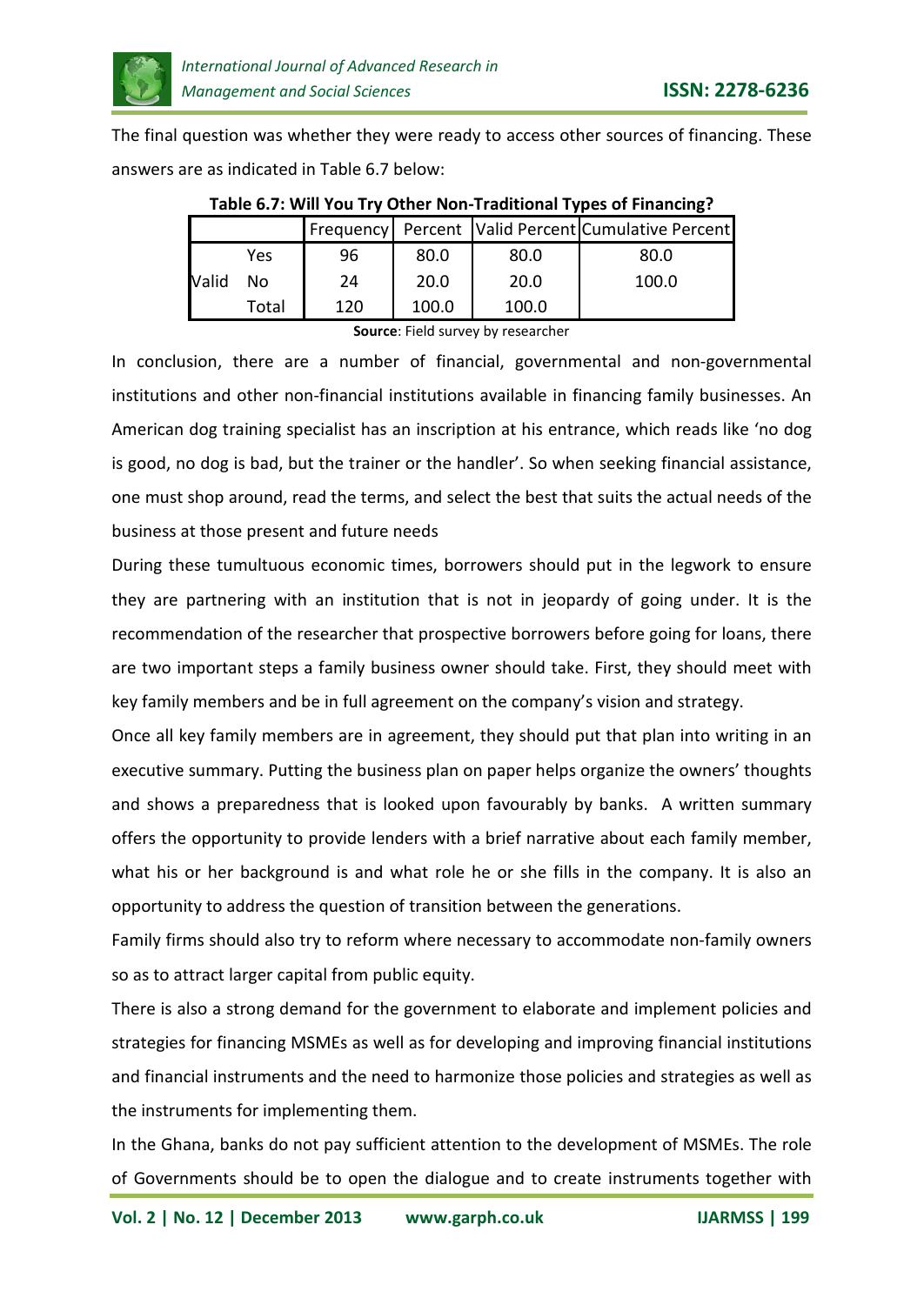

the banks to promote the financial aspects of successful MSME development and to ensure a great improvement in different aspects of financial services for MSMEs such as seed money, leasing, venture capital, and investment funding. There is a lack of long-term loans; interest rates are still high, etc. and all these limit the development of MSMEs.

Diversification of financial support for start-ups, growing and successfully operating MSMEs will significantly contribute to the creation and development of MSMEs. It is therefore necessary to take into account in all support programmes the different needs of micro, small and medium-sized enterprises.

Government should provide an elaborate set of instruments for the monitoring, evaluation and follow-up of different aspects of MSME support programmes and activities and create a system of education and training on different aspects of MSME activities for entrepreneurs which is crucial to the development of the sector.

# **7.0. REFERENCES**

- [1] Anderson, R.C., Reeb, D.M., 2003. Founding family ownership and firm performance: Evidence from the S&P 500. Journal of Finance 58, 1301–1328.
- [2] Aronoff, C.E., and Ward, J. L. "To Sell or Not to Sell." Nation's Business, 1990, 1, 63.
- [3] Arregle, J.-L., Hitt, M.A., Sirmon, D.G., Very, P., 2007. The development of organizational social capital: Attributes of family firms. Journal of Management Studies 44, 73–95.
- [4] Aryeetey E, Baah-Nuakoh A, Duggleby T, Hettige H & Steel W.F (1994), `Supply and Demand for Finance of Small Scale Enterprises in Ghana', World Bank Discussion Paper No. 251.
- [5] Aryeetey, E., 2008, From Informal Finance to formal Finance in Sub-Saharan Africa: Lessons from Linkage Efforts, IMF Institute and the Joint Africa Institute (Paper presented at High-Level Seminar on African Finance for the 21st Century)
- [6] Aryeety, E. (2001). Priority Research Issues Relating to Regulation and Competition in Ghana .*Centre for Regulation and Competition Working Paper Series*. (Paper No.10).
- [7] Astrachan, J.H., Jaskiewicz, P., 2008. Emotional returns and emotional costs in privately held family businesses: Advancing traditional business valuation. Family Business Review 21, 139–149.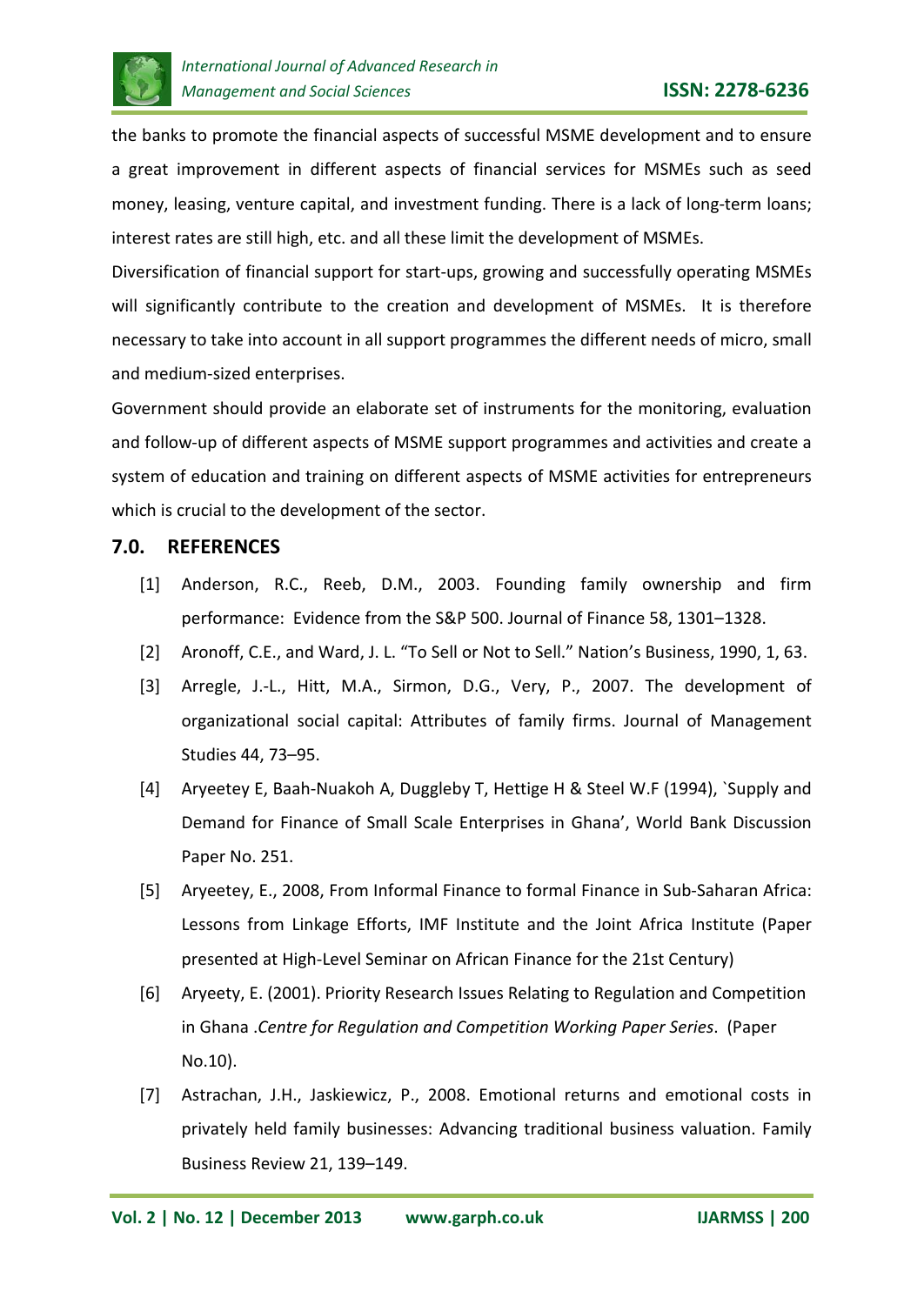

- [8] Ayyagari, M., Beck. T, and Demirgue-Kunt, A.(2007), Small and medium size enterprises across the globe, *Small Business Economics, Vol. 15 No. 1, pp 49-61*
- [9] Basu, A., Blavy, R., &Yulek, M. (2004). Microfinance in Africa: Experience and lessons from selected African countries. *IMF Working Paper* WP/04/174. International Monetary Fund.
- [10] Bertrand, M., Johnson, S., Samphantharak, K., Schoar, A., 2008. Mixing family withbusiness: A study of Thai business groups and the families behind them. Journal of Financial Economics 88, 466–498. Bank of Ghana Annual Report, vol. 109, 2009.
- [11] Blanton, W.R. and Dorman, T.L. (1994), 'Small Business Spotlight ... SBA Loans for Community Banks', Journal of Commercial Lending, 02/01/1994.
- [12] Brealey, R., and Myers, S. Principals of Corporate Finance. New York: McGraw-Hill, 1981.16
- [13] Carney, M., 2005. Corporate governance and competitive advantage in familycontrolled firms. Entrepreneurship: Theory & Practice 29, 249–265.
- [14] Chrisman, J.J., Chua, J.H., Kellermanns, F.W., Matherne III, C.F., Debicki, B.J., 2008. Management journals as venues for publication of family business research. Entrepreneurship: Theory & Practice 32, 927–934.
- [15] Cook P. and Nixson F. (2000). Finance and Small Medium Enterprises Development. *IDPM, University of Manchester, Finance and Development Research Programme Working Paper Series*. Paper No 14.
- [16] Davidsson, P. and Henrekson, P. (2002), Determinants of the prevalence of startups and high growth firms, *Economics, Vol. 19 No.2, pp 81-104*
- [17] Debicki, B.J., Matherne III, C.F., Kellermanns, F.W., Chrisman, J.J., 2009. Family business research in the New Millennium: An overview of the who, the where, the what, and the why. Family Business Review 22, 151–166.
- [18] Dennreuther, C and Perren, L. (2013), The Political Economy of Small Firms, Routledge, 711 Third avenue, new York, NY 10017
- [19] Dyer, W.G., 2006. Examining the ''family effect'' on firm performance. Family Business Review 19, 253–273.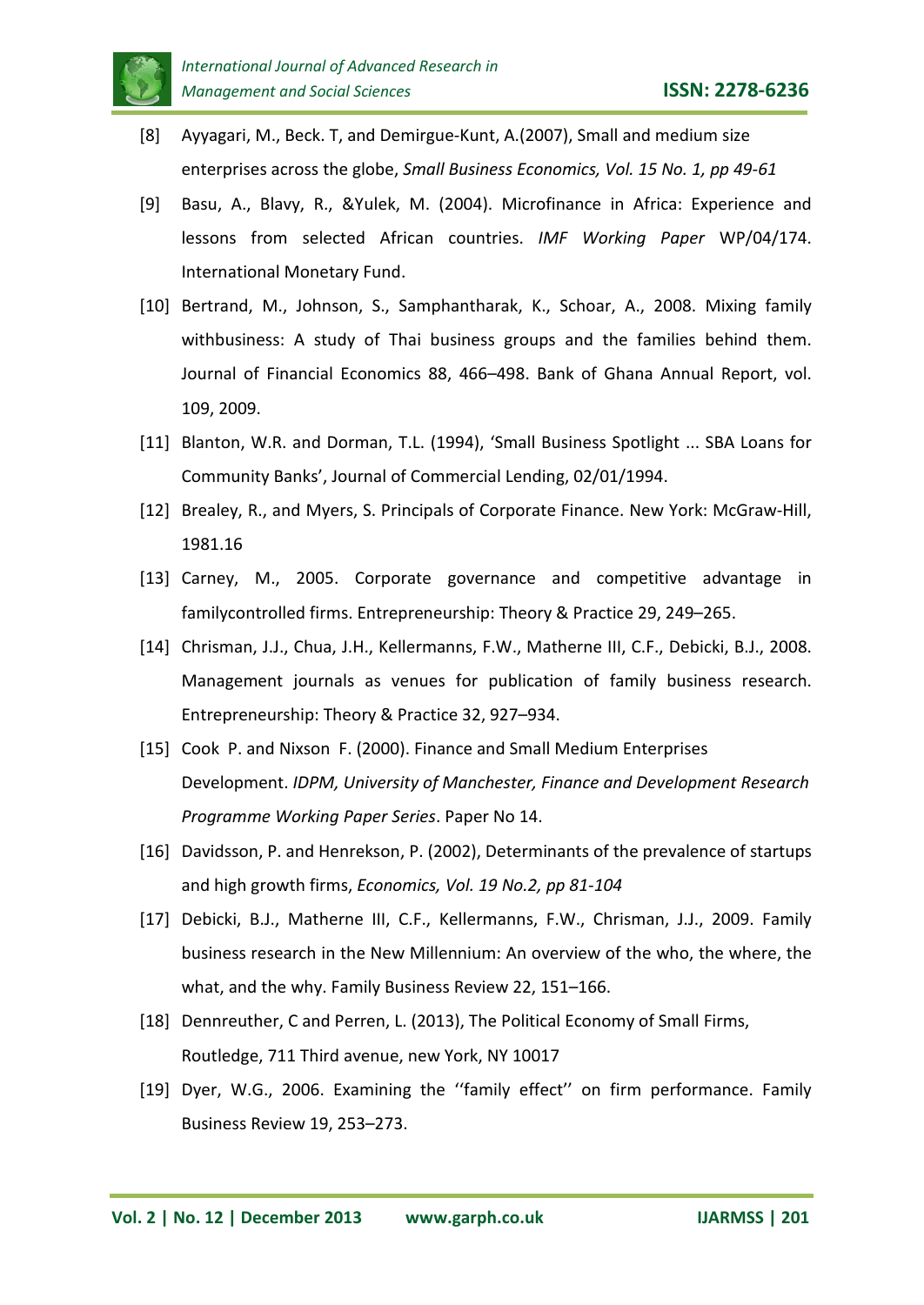

- [20] Gibson, H. and Tsakalotos, E.(1994) "The Scope and Limits of Financial Liberalization in Developing Countries: A Critical Survey." The Journal of Development Studies. 30, 578–62.
- [21] Gomez-Mejia, L.R., Haynes, K.T., Nunez-Nickel, M., Jacobson, K.J.L., Moyano-Fuentes, J., 2007. Socio emotional wealth and business risks in family-controlled firms: Evidence from Spanish olive oil mills. Administrative Science Quarterly 52, 106–137.
- [22] James, H., 2006. Family capitalism: Wendels, Haniels, Falcks and the Continental European model. Harvard University Press, Cambridge.
- [23] Johnson, S. C. "Why\We'll Never Go Public." Family Business, 1990, 1 (4), 16-21.
- [24] Landes, D.S., 2006. Dynasties: Fortunes and misfortunes of the World's greatest business families. Viking, New York.
- [25] Lansberg, I. "The Succession Conspiracy." Family Business Review, 1988, 1 (2), 119- 143.
- [26] Le Breton-Miller, I., Miller, D., 2006. Why do some family businesses out-compete? Governance, long-term orientations, and sustainable capability. Entrepreneurship: Theory & Practice 30, 731–746.
- [27] LeVan, G. "Parasites vs. Plunderers: A No-Win War." Family Business, 1989, 1 (1), 60-61.
- [28] Macmillan, H., (1931), "Report of the Committee on Finance and Industry", CMD 3897, HMSO, London.
- [29] Maury, B., 2006. Family ownership and firm performance: Empirical evidence from Western European corporations. Journal of Corporate Finance 12, 321–341.
- [30] McConaughy, D.L., 1999. Is the cost of capital different for family firms? Family Business Review 12, 353–360.
- [31] Mensah, S., Ph.D Managing Consultant SEM International Associates Limited , a review of SME financing schemes in Ghana, a paper presented at the UNIDO Regional Workshop of Financing Small and Medium Scale Enterprises, Accra, Ghana, 15-16 March 2004
- [32] Miller, D., Le Breton-Miller, I., 2003. Challenge versus advantage in family business. Strategic Organization 1, 127–134.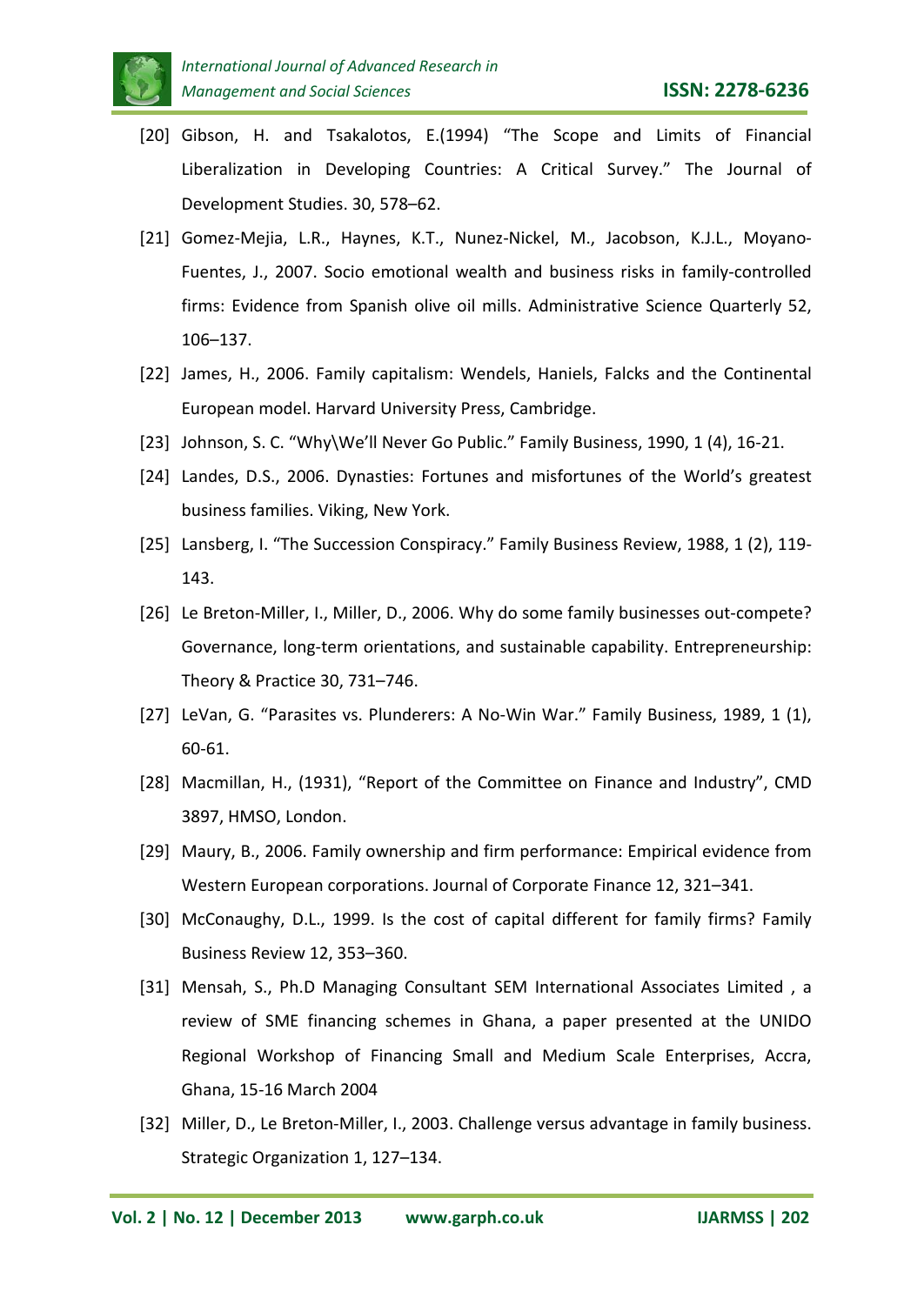

- [33] Miller, D., Le Breton-Miller, I., Lester, R.H., Cannella Jr., A.A., 2007. Are family firms' really superior performers? Journal of Corporate Finance 13, 829–858.
- [34] Naldi, L., Nordqvist, M., Sjo¨ berg, K., Wiklund, J., 2007. Entrepreneurial orientation, risk taking, and performance in family firms. Family Business Review 20, 33–47.
- [35] OECD, 2006, Financial SME's and Entrepreneurs, OECD Observer, Policy Briefs
- [36] Romano, C.A., Tanewski, G.A., Smyrnios, K.X., 2001. Capital structure decision making: A model for family business. Journal of Business Venturing 16, 285–310.
- [37] Schulze, W.S., Lubatkin, M.H., Dino, R.N., 2003a. Toward a theory of agency and altruism in family firms. Journal of Business Venturing 18, 473–490.
- [38] Schulze, W.S., Lubatkin, M.H., Dino, R.N., 2003b. Exploring the agency consequences of ownership dispersion among the directors of private family firms.
- [39] Schulze, W.S., Lubatkin, M.H., Dino, R.N., Buchholtz, A.K., 2001. Agency relationships in family firms: Theory and evidence. Organization Science 12, 99– 116.
- [40] Sciascia, S., Mazzola, P., Astrachan, J.H., & Pieper, T.M., 2010. The role of family ownership in international entrepreneurship: Exploring nonlinear effects. Small Business Economics, Forthcoming.
- [41] Shane, S., Venkataraman, S., 2000. The promise of entrepreneurship as a field of research. Academy of Management Review 25, 217–226.
- [42] Sharma, P., 2004. An overview of the field of family business studies: Current status and directions for the future. Family Business Review 17, 1–36.
- [43] Simon, H., 2009. Hidden champions of the twenty-first century: The success strategies of unknown world market leaders. Springer, Heidelberg.
- [44] Sirmon, D.G., Hitt, M.A., 2003. Managing resources: Linking unique resources, management, and wealth creation in family firms. Entrepreneurship: Theory & Practice 27, 339–358.
- [45] Steier, L.P., 2001. Family firms, plural forms of governance, and the evolving role of trust. Family Business Review 14, 353–368.
- [46] Stewart, A., 2003. Help one another, use one another: Toward an anthropology of family business. Entrepreneurship: Theory and Practice 27, 383–396.